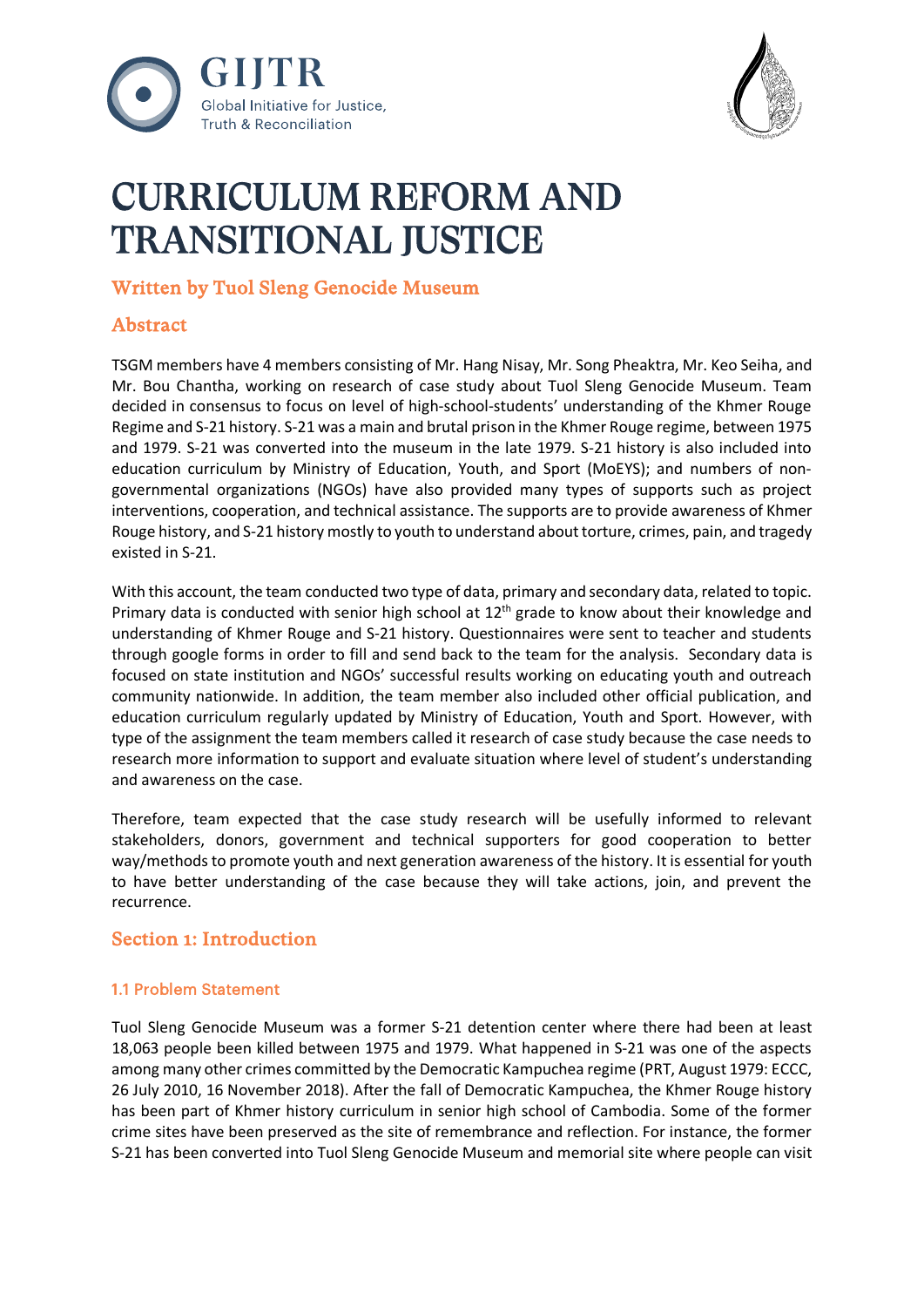



and understand the crime and atrocity of the Democratic Kampuchea; especially, the crimes in S-21 (TSGM, 2019a).

To this day, Tuol Sleng Genocide Museum serves as a memorial and education site. It also serves as an important historical landmark in Cambodia, especially in Phnom Penh. From 2014 to 2019, an average of 400,000 national and international tourists visited the museum each year. But the number of national visitors is only about 15% to 20% of the total. For instance, the number of tourists visiting TSGM in 2019 was 524,295, of which 121,716 were national visitors, equivalent to 23%. Of the total of national tourists, 65,962 were students, equivalent to 54% (TSGM, 2015, 2016, 2017, 2018, 2019b).

The above data shows that the number of locals is low compared to the foreign visitors. The students visiting the museum is also low in comparison to the total number of students in the country. This small number of national visitors, especially students, is a sign of great concern. According to the 2019 census, three-quarters of the total population of Cambodia, amounting to an estimate of 11.6 million, are Cambodians born after 1979 (NIS & MoP, October 2020). The numbers of surviving victims and witnesses are dwindling and many of the historical sites and archival material are lost or are in the process of deterioration. Hence, the Democratic Kampuchea history education, especially the history of S-21, is a priority issue that needs to be addressed.

With all these in mind, this paper selected the topic "Curriculum Adjustment and Transitional Justice: Curriculum of Grade 12 High School Students at the Tuol Sleng Genocide Museum (2016-2019)" to be the case study for the research.

#### 1.2 Research Objectives

This case study aims to do research on both formal and informal curriculums in schools and institutions on the history of S-21 between 2016 and 2019 as part of the "Curriculum Adjustment and Transitional Justice" project supported by Global Initiative for Justice, Truth and Reconciliation. To get a broader picture of this study, the project team focuses on three key elements: curriculum, level of knowledge of the student, and the teacher's perception.

#### 1.3 Research Questions

To meet the objectives of this paper, here are three research questions: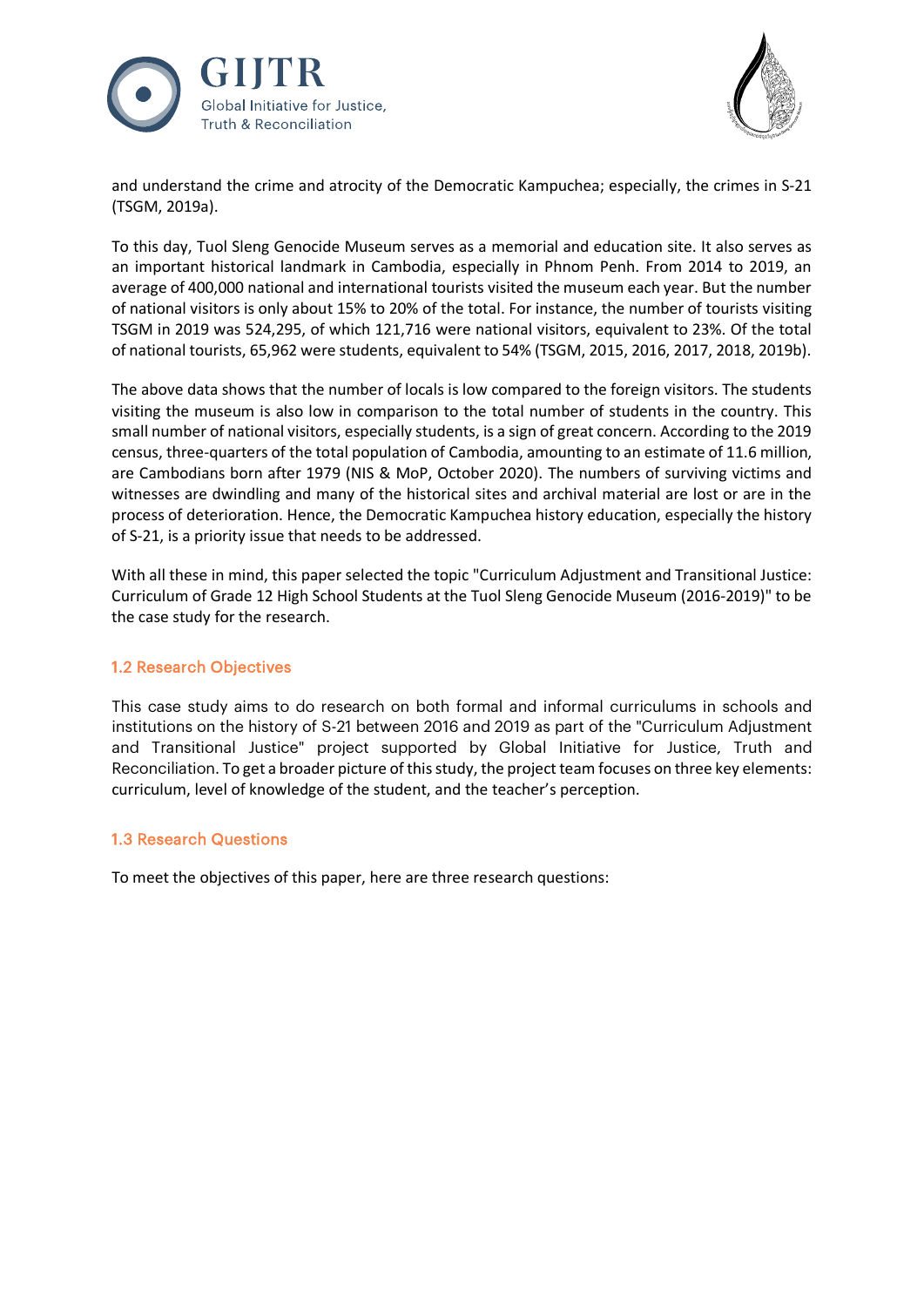



1. What curriculum do public and private schools use in teaching the history of the Khmer Rouge and S-21? What are the organization and institution's educational programs about history of the Khmer Rouge and S-21?

2. To what extent do the students understand the history of the Khmer Rouge and the history of S-21?

3. What do the high school teachers think about the Khmer Rouge history curriculum and S-21 history?

# 1.4 Research Methods

#### A. Data collection

This case study attempts to understand the level of knowledge of the young people about the history of S-21 through official and non-official education. State institutions and NGOs working on the history of the Khmer Rouge, especially the history of S-21, will be included in this study. The project team is conducting two types of data collection including primary and secondary sources for the study, where the former is focused on 12th grade high school students under supports from their teachers locally. Those would be 399 students, selected from 6 different provinces and 1 capital (Phnom Penh, Tboung Khmum, Pursat, Prey Veng, Svay Rieng, Kampot, and Kampong Cham) for interviews.

For key informants, the team selected 9 high school teachers from these provinces and capital above for the study because those who used to have a good cooperation and experiences in previous project activities would provide an objective reason to learn about the Khmer Rouge history lesson plan, challenges, and solutions in their local areas.

For the latter, secondary data, the team members used the textbook of the Ministry of Education, Youth and Sports, the educational report of TSGM, the publication on the history of S-21, and related interventions from different NGOs that have been working on S-21. With this collection, team members used Google forms for assistance due to Covid-19-pandemic constraints and government measure on public meeting and/or collection.

The schools from these city and provinces are high schools that the museum has previously worked with for educational programs. We also have received support from teachers as partners in data collection. Only the 12th grade students studied the history of Democratic Kampuchea and S-21. This assessment questionnaire is modeled on the teacher assessment questionnaire that has been implemented in the school. Please see "questionnaires attached in the appendix"

#### B. Data analysis

When data is collected, the team reviewed, discussed, verified, conduct data entry and then analyze. Team members use Microsoft excel and Google forms for analyzing data, in particular, primary data. For secondary data, it was conducted by reviewing, noting, discussing and comparing between stage to stage, actions to actions, and intervention activities by different institutions who are working on the related issues of S-21.

# Section 2: Literature Review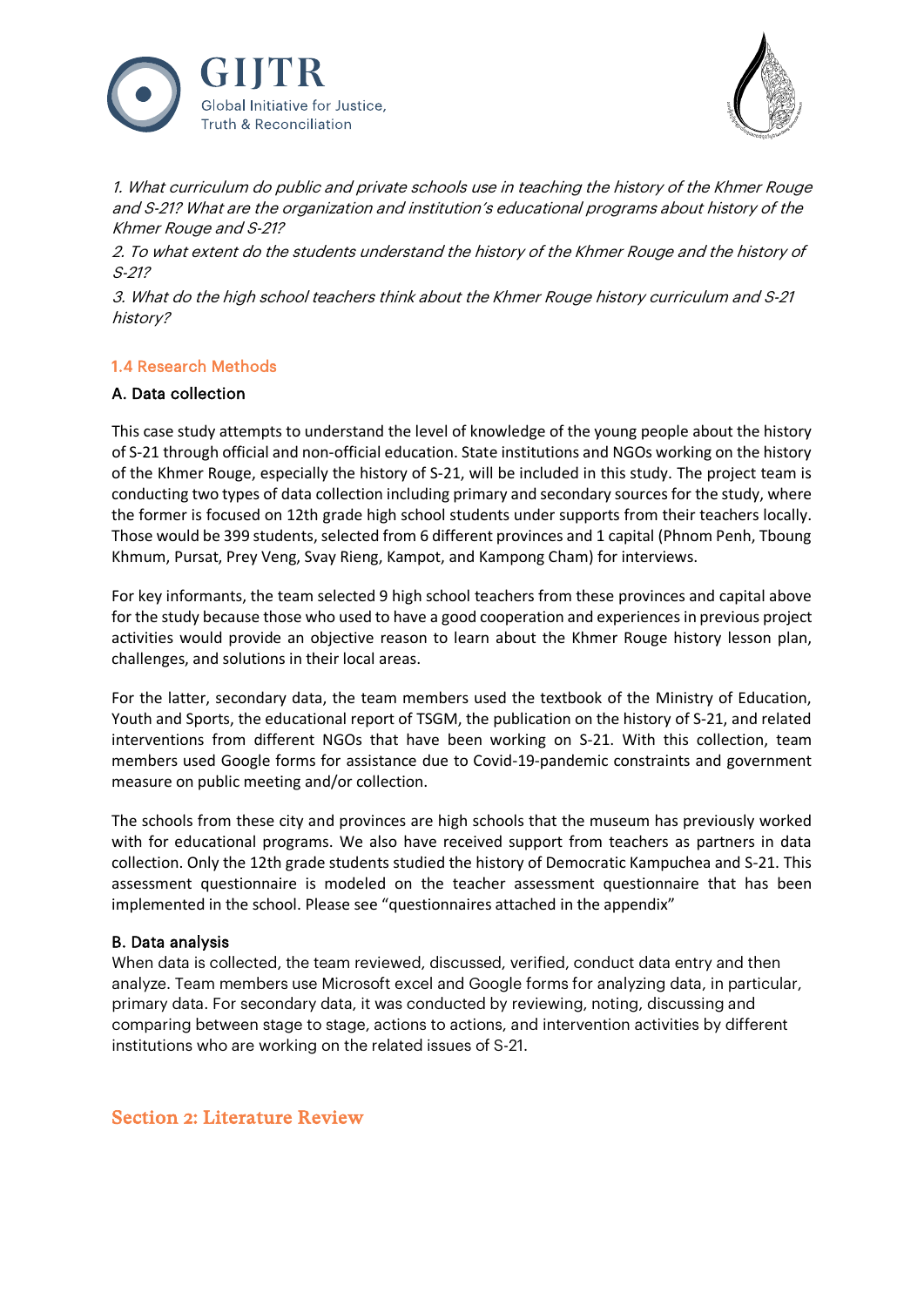



# 2.1 Background of Education S-21 History

#### 2.1.1 History of S-21

S-21 was one of the main detention and torture prison during Democratic Kampuchea regime. Location of S-21 was a former high school which is located in the center of Phnom Penh capital city. The prison was established in 1975, shortly after the Khmer Rouge came to power, and lasted until the fall of Democratic Kampuchea in early 1979. During the operation, S-21 played an important role in fighting the enemies of the Communist Party of Kampuchea and Democratic Kampuchea regime (ECCC, 26 July 2010). According to Extraordinary Chambers in the Courts of Cambodia (ECCC), at least 18,063 prisoners were taken into the prisons, tortured and killed at the facility, including its staff (Annex F.1 - Revised OCIJ S-21 Prisoner List [18,063 Prisoners] (17,961 Prisoners Analysed in F.2, 2007). There were only 12 victims who survived from S-21 (TSGM, 2019a).

S-21 prison covers a large area of Phnom Penh. It was surrounded by a wire fence and thousands of security guards. Interrogations took place almost daily, and on some days, there were a total of 1,500 detainees. Most of the victims were imprisoned, interrogated, inhuman tortured, and killed. Apart from being an interrogation site, S-21 was also a killing site until the massacre was transferred to Choeung Ek, more than ten kilometers south of Phnom Penh (ECCC, 26 July 2010).

The interrogation and torture system left behind more than 700,000 pages of documents, most of which were confessions after the detainees' interrogation. Both the work system, the structure, and in particular the level of the prison crimes reflects the systematic crimes of Democratic Kampuchea (Song, 2021). The department was headed by a Khmer Rouge cadre, Kaing Guek Eav alias Duch, he was a former teacher and had several staff members, including interrogators, guards, cooks, and other units (Chandler, 1999). Duch died in 2019 after being sentenced to life in prison by the Extraordinary Chambers in the Courts of Cambodia for crimes against humanity and grave breaches of the 1949 Geneva Conventions (Case 001, 2021).

However, S-21 was only one of nearly 200 Khmer Rouge prisons operated nationwide between 1975 and 1979. These prisons had been discovered and identified (Pheng, 2006a). In addition to prisons, there were 389 mass graves (Pheng, 2006b). There is also an estimate of 1.7 to 2.2 million Cambodians who died under the regime of the Democratic Kampuchea. The researchers claimed that approximately half of those died under the violence (Ewa & They, 2009).

#### 2.1.2 History of Tuol Sleng Genocide Museum

After the fall of Democratic Kampuchea regime in 1979, the government of the People's Republic of Kampuchea preserved all criminal sites. According to the People Republic of Kampuchea, the preservation of crime sites was the main policy of the state at that time. Unfortunately, the poverty and devastation left behind by the Democratic Kampuchea regime was enormous, in part contributing to the destruction of many criminal historical sites including partly of TSGM (TSGM, 2019a).

Since S-21 was discovered, the government has preserved it for criminal investigation. Shortly afterwards, the history of this location was known through witnesses, survivors, and substantial evidence. In August 1979, the People's Revolutionary Tribunal tried the Khmer Rouge leaders in absentia for their crimes, including the crimes at S-21 (PRT, August 1979). Since then, the site has evolved into a museum of crime and, in 1982, was officially renamed to the Tuol Sleng Genocide Museum (TSGM, 2019a).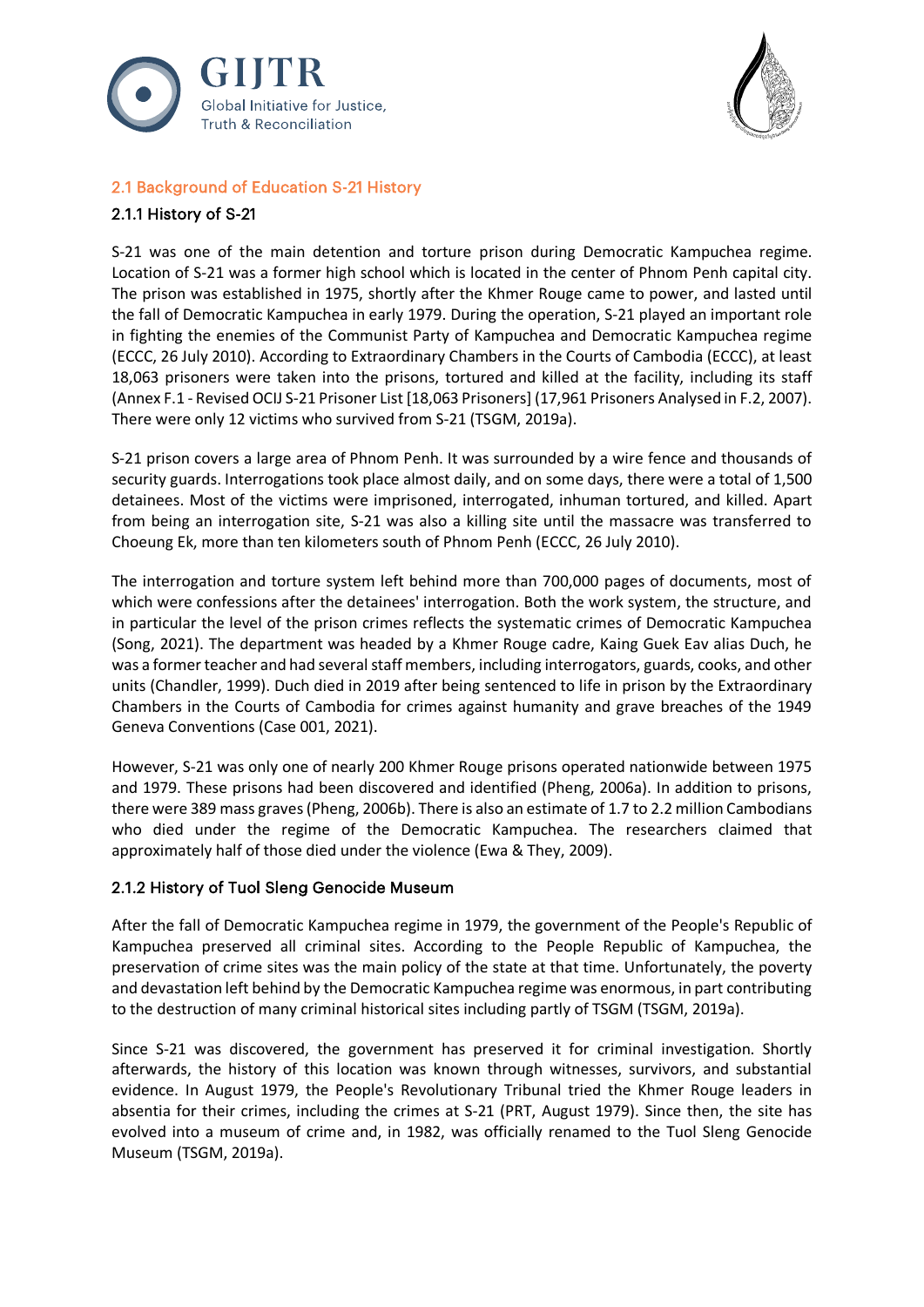



The main purpose of establishing the TSGM was to make the national and international public aware of the crimes of the Democratic Kampuchea regime. In the 1980s, civil war still continued and Khmer Rouge still remained and received international support, especially in managing the United Nations seat representing Cambodia. TSGM presented the evidences of crimes committed by Khmer Rouge in the former S-21. Through the buildings, archives, and torture equipment, visitors learned what happened. In addition, the museum also presents other exhibitions about the crimes and the devastation left by the Democratic Kampuchea regime. Every year there are an average of 400,000 visitors, both national and international. Visitors to the museum expressed shock and regret over the crimes committed in S-21. The government arranges regular official visits for national and international delegates to visit the museum and encourages Cambodians to visit.

Currently, the museum's role is to preserve the site, evidence, and memory. Locations, five buildings, thousands of graffities, hundreds of thousands of documents, exhibits of detention and torture, and many of the victims' clothing remain in the museum and some of them were exhibited. The exhibits serve to educate and disseminate information on the crime and evidence of the Democratic Kampuchea regime. This also serves to be the contributions of the subsequent prosecution of the Khmer Rouge leaders. According to an official document from the museum, TSGM looks forward to a peaceful and stable Cambodia in which, as a historical museum and memorial site, it has helped society recover from the pain and suffering of decades of war and mass crimes, and has contributed to making the world more peaceful (TSGM, 2021).

# 2.2. Official education about S-21 History

#### 2.2.1 Curriculum of the Ministry of Education, Youth and Sports

Since the fall of Democratic Kampuchea, dissemination of criminal history at S-21 and Democratic Kampuchea has been a key policy. However, it should be noted that in the 1980s, in the textbook, there was only small inclusion of S-21 history while it presented such a long description about history of Democratic Kampuchea (Ministry of Education, 1986a; Ministry of Education, 1986b; Ministry of Education, 1987). Instead, the national dissemination might focus on social commemorations such as May 20 or the day of hatred, encouraging both students and teachers to visit in person to crime site, and promoting other art forms such as poetry and music. Until now (2021) the song "Bandam Tuol Sleng" (Legacy of Tuol Sleng) still well known among people (Ki Soklim, 18 August 2010) and the museum always recruits high school students to participate in the composition and recitation of poems related to the history of crime or violence in S-21 almost every year since 2018 (TSGM, 2018).

After political situation in 1990s, the time of searching for peace and national reconciliation, Khmer Rouge veterans were integrated into the society. It led to discussions about the inclusion of the S-21 history into the education curriculum and the history textbook published by the Ministry of Education. Prior to the textbook reform in 2013, the 12th grade textbooks related to the history of Democratic Kampuchea were not yet comprehensive for students to gain much knowledge. The Tuol Sleng Prison or S-21 history has yet to be included in the curriculum. The history textbook in 2001 was entitled "Social Studies" and was divided into two sections: the first, geography and history, and the second, moral study, and house affairs. This textbook also included the study of Democratic Kampuchea, briefly describing the Khmer Rouge rise to power, the administrative structure of state, and the socioeconomic framework of Democratic Kampuchea. There was still no inclusion of S-21 history in this textbook (MoEYS, 2001).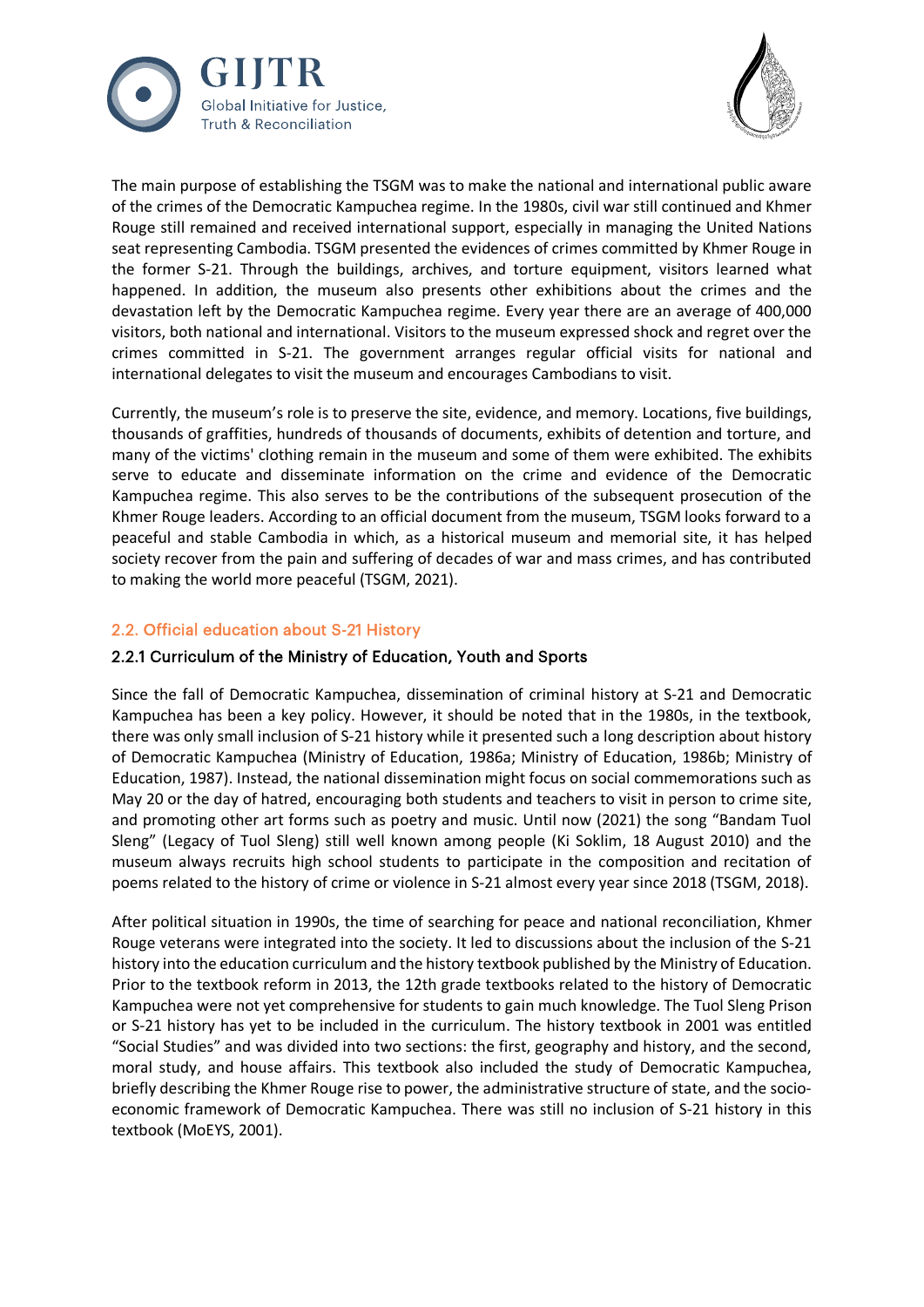



According to the detailed curriculum of MoEYS in 2009, history subjects were taught for two hours per week, and in the Democratic Kampuchea history lessons were taught for eight hours for whole year of grade 12th (MoEYS, 2009). In addition, in 2011, within the framework of reforming the high school education system, there was a division between science and social sciences class. The science class must study history two hours a week and the social science class three hours a week. This affected the teaching of the Democratic Kampuchea history.

Until 2012, the history textbooks of the grade 12th students began to mention S-21 or Tuol Sleng Prison in the curriculum (MoEYS, 2012a). At the same time, the history textbook for teachers of grade 12th which uses as supplemental information on the content of the lesson of history of Democratic Kampuchea and S-21 were published (MoEYS, 2012b). Both textbooks describe S-21 history which focused on the definition of the code name of S-21, the leaders, the structure, the provisions of the prisoners. However, the lessons of the history of Democratic Kampuchea and the history of S-21 presented in the high school curriculum are limited and focus on general information, little discussion or lack of reflection on students' perception and understanding of these historical experiences. There is no updated version of history textbook for 12<sup>th</sup> grade until 2021.

# 2.2.2 Curriculum Visit to the TSGM

Although there has no study tour to TSGM in MoEYS curriculum, some public and private school curriculum still organized their own program to visit the museum. A visit to the site of the museum is an opportunity to learn about the history of S-21 by visiting its exhibitions, listening to the guide's presentations. This also gives opportunities for reflection. According to the TSGM's annual report, from 2015 to 2019, an average of 1,600 students officially visited the museum (this number does not include students of private visitors).

| Years | Public school | Private school | Total |                     |
|-------|---------------|----------------|-------|---------------------|
| 2015  | 602           | 116            | 718   |                     |
| 2016  | $\Omega$      | 3177           | 3177  |                     |
| 2017  | $\Omega$      | 126            | 126   |                     |
| 2018  | 196           | 513            | 709   |                     |
| 2019  | 2974          | 459            | 3433  | (<br>$\overline{2}$ |
| Total | 3772          | 4391           | 8163  | $\overline{2}$      |

Table 1: shows numbers of students visiting TSGM through the years

Source: TSGM, 2015, 2016, 2017, 2018, 2019b)

It should be noted that although many local private schools apply with the official curriculum of the MoEYS, a few private schools in cities and towns have organized study tour for their students to visit to historical sites, especially, TSGM and others sites in Phnom Penh rather than public school.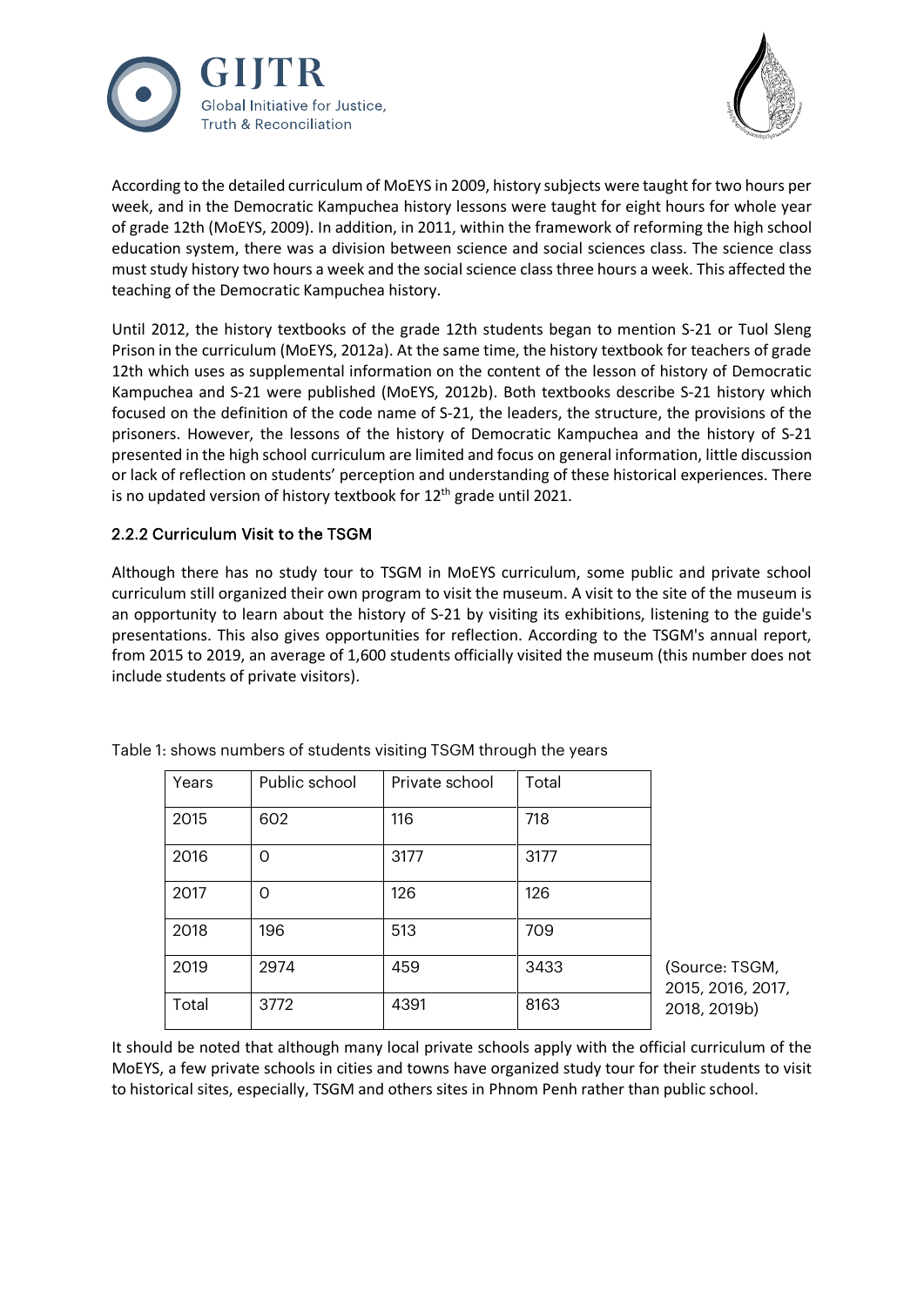



# 2.2.3 Remembrance "20 May"

Education of Khmer Rouge history and S-21 also took place in the form of national ceremonies and religious ceremonies related to the TSGM site. Among them, "20th of May" Day of Remembrance is a nationally recognized national holiday. Recently, at the request of the ECCC which is prosecuting Cambodian leaders, and the attention of the Royal Government of Cambodia, "20th of May" has been declared an official Day of Remembrance (ECCC, 7 August 2014). The purpose of this event is to commemorate the victims of the Democratic Kampuchea regime, both dead and alive, especially to raise awareness among the younger generation about the regime's atrocities. During this occasion, people take a break from work and organize religious ceremonies to dedicate to the victims and to have a sense of psychological reconciliation (Hun, 14 February 2018).

However, May 20 dates back to 1984, commemorating events that took place during the Khmer Rouge regime, such as May 20, 1973, the birth of the Khmer Rouge comparative policy (Ministry of Education, 1977) and May 20, 1975, also marked the beginning of the Khmer Rouge's brutal genocide of the Cambodian people (UPI, 1984). Since the mid-1980s, TSGM has been the target of commemoration of 20th of May event, with thousands of people in attendance. It was a time when people and young people came to visit and publicly remembrance about the crimes at S-21 (TSGM, 2019a).

#### 2.3. Non-formal Education

#### 2.3.1 TSGM Education and Outreach Program at the High School Level

TSGM identifies the education and dissemination of the history of Democratic Kampuchea and S-21 is one of the four main pillars. TSGM's education and outreach program focuses on educating high school students about S-21. Currently, the program focuses on students in private and public schools in Phnom Penh with the support of the MoEYS for 5 years, focusing on two provinces: Phnom Penh and Kandal (Hang, 26 January 2017). In this program, students from various schools receive lectures on the history of S-21 by professional staff from the museum, visit the mobile exhibition, and participate in activities such as watching movies and involve the tours of the museum with audio guides or person tour guides (TSGM, 2015, 2016, 2017, 2018, 2019b).

Table2: showing numbers of school and students participated in TSGM outreach activities in between 2015 to 2019;

| Years | Number of Schools | Number of Student |
|-------|-------------------|-------------------|
| 2015  | 02                | 230               |
| 2016  | 03                | 380               |
| 2017  | 03                | 76                |
| 2018  | 13                | 1594              |
| 2019  | 20                | 2974              |

(Source: TSGM, 2015, 2016, 2017, 2018, 2019b)

In addition, the TSGM has been compiling guidebooks and training materials for outreach programs. The tourist guide books supported TSGM staff to provide a consistent message accurate information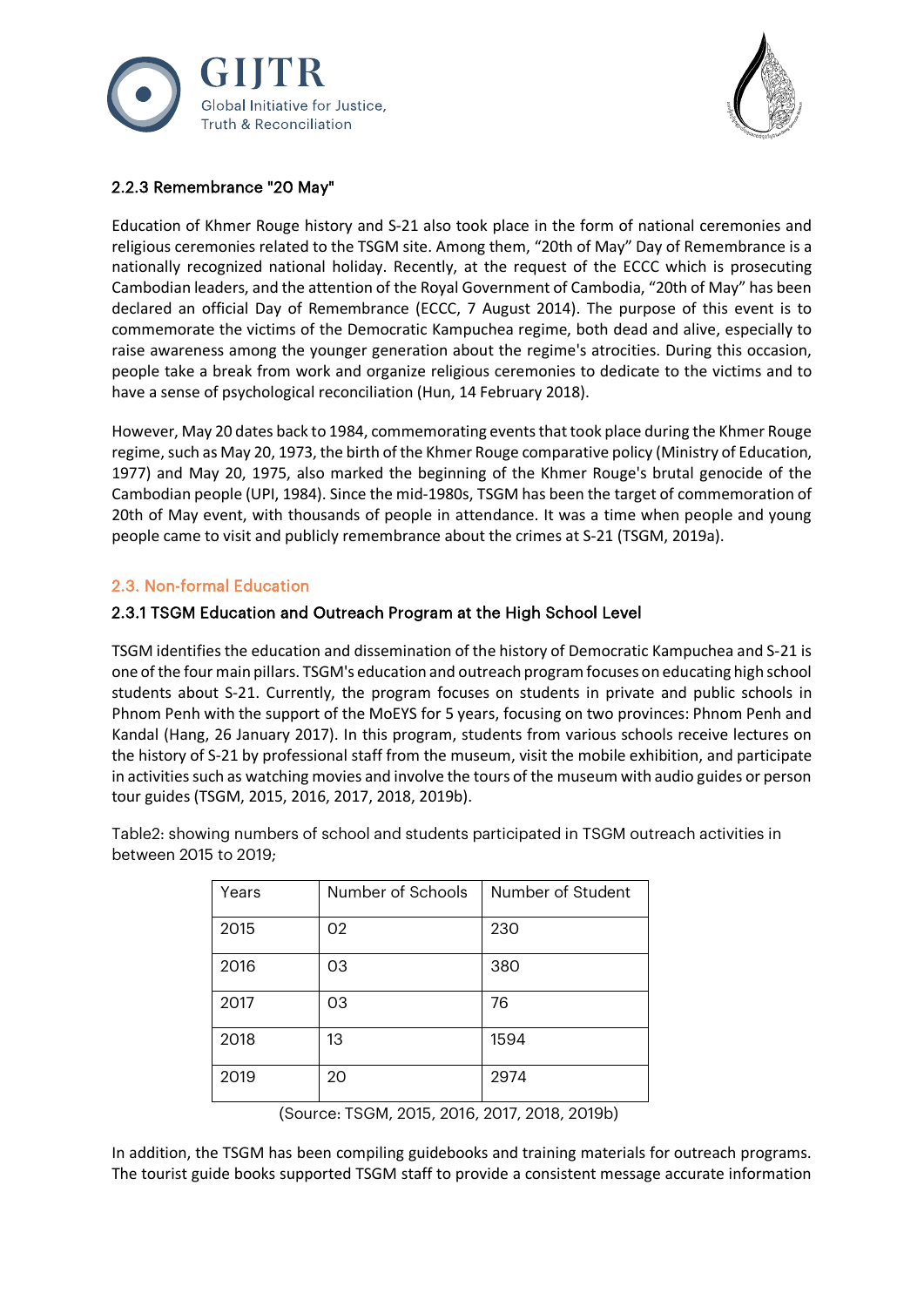



to the visitors. Recent research discoveries related to history at S-21, studied by researchers from the museum itself, are also part of the historical education for young people, although not entirely focused on high school students. These include:

- A study of the history of the TSGM by compiling data on school history, including interviews with alumni at Ponhea Yang High School, the site of which later became S-21 (TSGM, 2019a).
- Difference research on remain graffiti of buildings (Chhay, Banan, Vong, & Muth, 2018)
- A study of the S-21 archives, focusing on the criminal system through the remaining archives evidence (Song, 2021)
- A study of the roots of violence, detention and torture at S-21 by examining the history of the former M-13 prison between 1970-1975 (Kampong Speu Province) (Hang, 2021)

Through the results of the work between 2016 and 2021, TSGM hopes to expand the quantity and quality of education and outreach programs, and expect for the Memorandum of Understanding with the Ministry of Education, Youth and Sports for another 5 years. More provinces far from the cities in will be included. Among other educational and outreach activities, TSGM will advocate with MoEYS to increase more learning time about the history of S-21 and the Democratic Kampuchea regime in the official history curriculum at public schools (TSGM, 15 December 2020).

# 2.4 The work of civil society organizations

The Royal Government of Cambodia values multilateral cooperation with civil society organizations in national development. According to the 2020 report, Cambodia has a number of NGOs and associations doing different development projects. Among them are a number of organizations engaged in historical research and partly focused on the history of S-21. The work of civil society organizations has contributed to attracting young people to visit TSGM. The following are two important tasks that civil society organizations have carried out in relation to the S-21 History Curriculum.

#### 2.4.1 Research and Publication

Research on the history of the Khmer Rouge and S-21 began after the fall of the Democratic Kampuchea. Since 1979, foreign researchers start to study the devastation of the Democratic Kampuchea, partly focusing on the criminal history of Tuol Sleng. Many of these studies were conducted through the analysis of museum archives, interviews with survivors, and empirical evidence (Song, 2021). Although the research has produced many works on Tuol Sleng, they are in a foreign language and do not reach young readers in Cambodia. In the 1990s and 2000s, some research was translated into Khmer. Important books such as:

- When The War Was Over: Cambodia and The Khmer Rouge Revolution, and the Bophana: A Cambodian Tragedy had an important part describing the history of S-21 and some of its victims. The author has visited and researched the TSGM archives. These are two among many early works which focuses on the ordinary victims, especially women who suffered persecution from the Khmer Rouge at S-21 (Becker, E. 2005)
- Voice from S-21, is a complete work translated into Khmer in 2003 by DC-Cam. This work provides an in-depth description of the history, location and manner of the crimes committed (Chandler, 2003).

The Documentation Center of Cambodia (DC-Cam), was established in 1995, did a lot of study on the history of Democratic Kampuchea and S-21 history. DC-Cam has researched and published such as: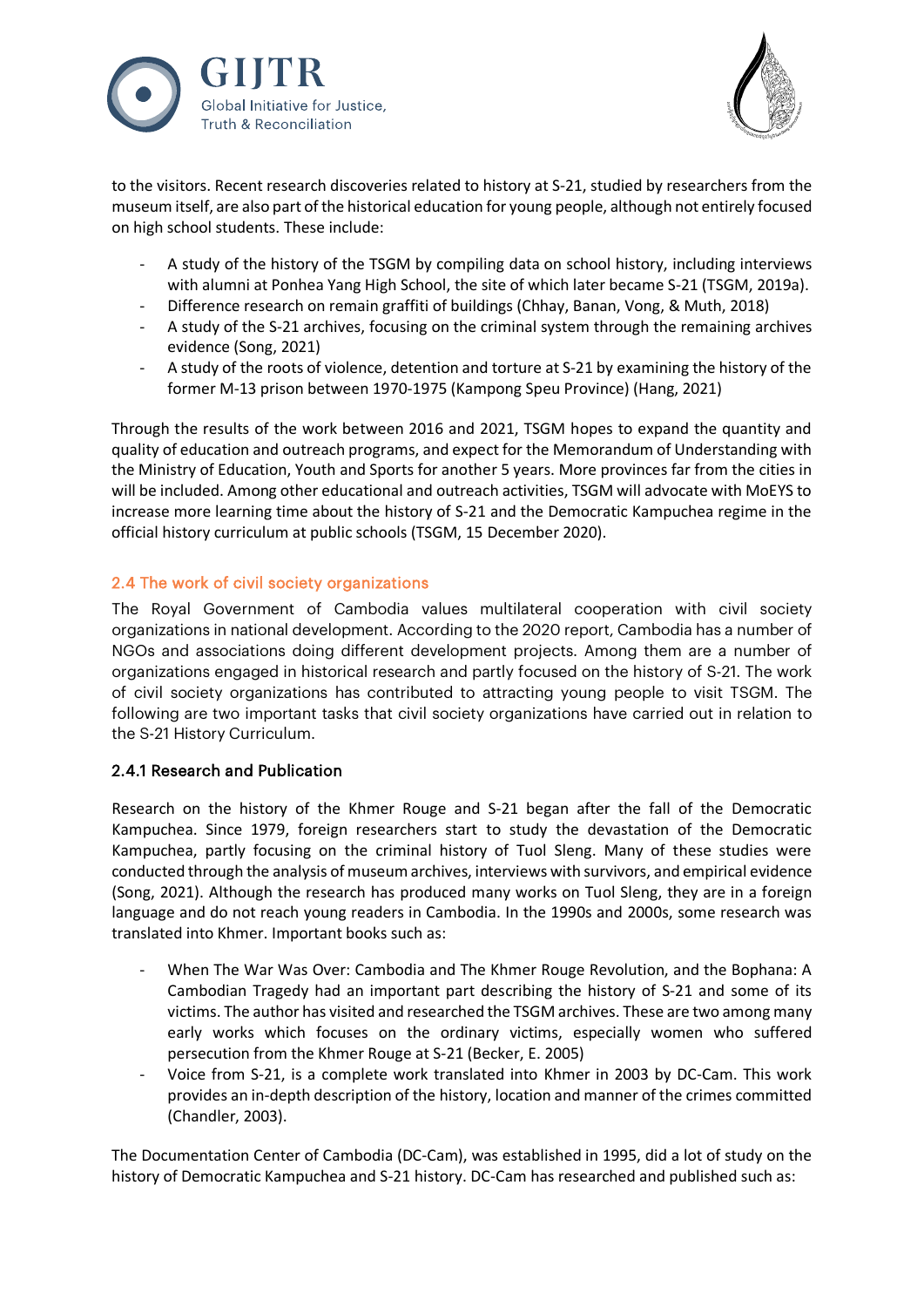



- Searching for the Truth: This was published with 232 issues and was distributed to schools across the country (DC-Cam, 2019). Through its past publications on S-21 history, the magazine has been published in three categories: writing based on archives, research based on the interviews with witnesses, and information about the work of historians on S-21. In using the primary source from S-21, the authors selected the confessions of some high-ranking Khmer Rouge cadres who were arrested, interrogated, and recorded at S-21, such as Hou Nim, Minister of Propaganda. (Issue no. 24) Vorn Vet (Issue no. 44) Phok Chhay, (Issue no. 1) Meak Touch, Ambassador of Democratic Kampuchea to Laos (Issue no. 2) Huot Sambath, Ambassador to Yugoslavia (Issue no. 20-21) - etc. Recent research has included interviews with some former staff and survivors at S-21. Some of these interviews included Prak Khon, the interrogator (Issue no. 10), Him Huy, the former bodyguard (Issue no.28) and the former photographer Nim Im (Issue no. 94) - etc. Formers prisoners who were interviewed for this study included Chum Mey or Chum Manh (Issue no. 22) and Bou Meng (Issue no. 38). These articles were written in a similar format, citing the life experiences of those staff or prisoners in S-21.
- A History of Democratic Kampuchea (1975-1979) also included the chapter about S-21 (Dy, Chandler, & Cougill, 2007, pp. 59-68). Starting by description of the premises and the overview of S-21 or Tuol Sleng Prison, then showing the conditions of the prisoners, the interrogation, as well as the functionality of S-21. The main source of information in this article based on interviews of the staff of S-21. This book was recognized as a supplementary textbook in the high school curriculum in 2008 and distributed nationwide (Im, 30 April 2008).

DC-Cam has published a handbook for teachers on how to teach the history of Democratic Kampuchea to help teachers better understand and apply the content of the book on the history of Democratic Kampuchea to students. In Chapter 10, the authors mention the history of S-21 and they also descriptively explain the teaching methods for students. (Phala, C & Dearing, C, 2014a). In addition, there are similar resources such as the Training of Provincial Trainers Book from the History of Democratic Kampuchea (1975-1979) at the Secondary School, Exercise Book for Students (Phala, C & Dearing, C, 2014b). These books help teachers and students to gain additional knowledge from the lessons of the history of Democratic Kampuchea through research, exercises and answer questions related to the history of the Khmer Rouge. Chapter 9 deals with the history of S-21 (Tuol Sleng Prison), which requires students to do exercises and gain additional knowledge from S-21.

The Bophana Audiovisual Center is another institution that researches and preserves archives from the history of Democratic Kampuchea, S-21, and trained teachers on how to teach Khmer Rouge history. The co-founder of the center, Rithy Panh, was a well-known film producer about the Khmer Rouge history. Among the films he produced, there are at least three films related to the history of S-21: Bophana: A Cambodian Tragedy (1996), S-21, The Khmer Rouge Killing Machine (2002), Duch, Master of the forges of Hell (2012). These three films tell the story of the victims and the experiences of the staff and officials at S-21. It also describes in detail the original documents and evidence at S-21. Among the films released publicly for free is Bophana: A Cambodian Tragedy. This film is shown yearly on March 18, a day which commemorates Bophana's death in S-21.

The Bophana Center also conducts research and created the educational application called App Learning Khmer Rouge History. In the Khmer Rouge history app, they also included the history of S-21. Chapter 6, and Lesson 3 of the application briefly provides information on how S-21 functions, the relocation of S-21 sites, the administration, detention, torture and execution of prisoners (Keo et all, 2017). This added feature of the application is largely due to the new information that the ECCC released. The other part of the information is shown in the 12th grade history textbook of MoEYS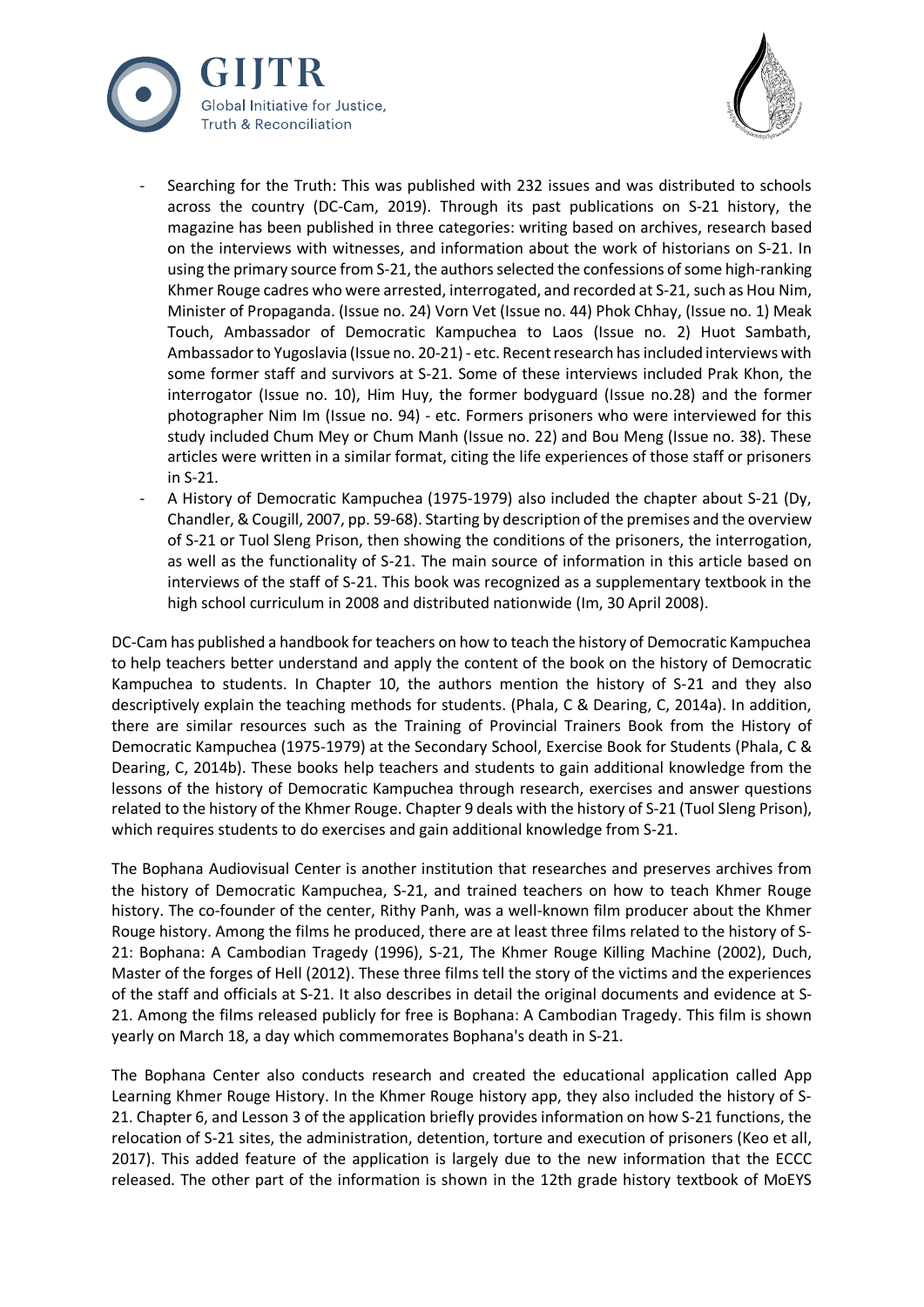



(MoEYS, 2017). Through this program, the Bophana Center conducts teaching and outreach in some schools in the provincial capitals (Keo, 2021).

These existing publications actually contribute in part to high school students. The book about History of Democratic Kampuchea, published by the DC-Cam or the Bophana Application, is an important part of motivating students to study history. However, both documents include a small and not in-depth section about S-21 that allows students to adequately discuss and reflect on their views about history.

#### 2.4.2. Visit the Museum

Another major activity that civil society organizations have contributed to disseminating the history of S-21 is facilitating the visit. These institutions created working activities with the youth, the survivors, and the victims of the Khmer Rouge regime. Most of the training activities or visits include a visit to TSGM and reflect on the views of visitors, personal experiences or the development of a nonviolent perspective in the future.

In the past, Kdei Karuna organization has implemented a major project to promote crime by encouraging young people to explore historical aspects. Kdei Karuna is currently implementing four major projects. Among them, there is a project on jointly addressing the past: understanding sexual violence, gender-based violence against ethnic minorities during the Khmer Rouge era to prevent future recurrences, and an education by visiting TSGM (KdK, 2018: Run, 2021).

The Youth Resource Development Program is another organization that works closely with youth on two major projects: Civic and Political Right Education for Youth and Peace Building and Reconciliation Engagement for Youth. This project included Peacebuilding and Reconciliation Program which focuses on strengthening the capacity of young people and their moral and social attitudes to build peace through their participation in training on conflict change and resolution, Non-violent activism, interethnic and inter-faith peace-building, peace-building and national reconciliation through the reflection of history and other peace-building activities of national and regional networks. Reflections on this work were organized by bringing young people to visit and learn about the violence that took place at S-21, now the TSGM (YRDP, 2020).

The Youth for Peace is a local organization based in Phnom Penh, Cambodia, established in 2001. Youth for Peace is focusing on research and education of the history of Democratic Kampuchea including facilitating study tours to the crime site. This study tour helps young people better understand, remember and reflect what they have learned. The conversion of S-21 into TSGM as a national memorial site is one of the goals that Youth for Peace has always facilitated for young people in the community to come and learn about TSGM. The organization has made a significance contribution to the preservation and converting of a former crime site, call Kraing Ta Chan Prison in Takeo Province, into a local memorial (WFP, No date).

The special feature of the above organization's visit is that it contributes to the opportunity for young people, especially high school students, to get to know and visit the museum. In addition, the discussions and reflections after each course motivate young people to have the opportunity to use their resources and ideas to look for other memorial sites close to their homes. But the amount that these institutions are able to accommodate is very small compared to the number of students and young people who visit.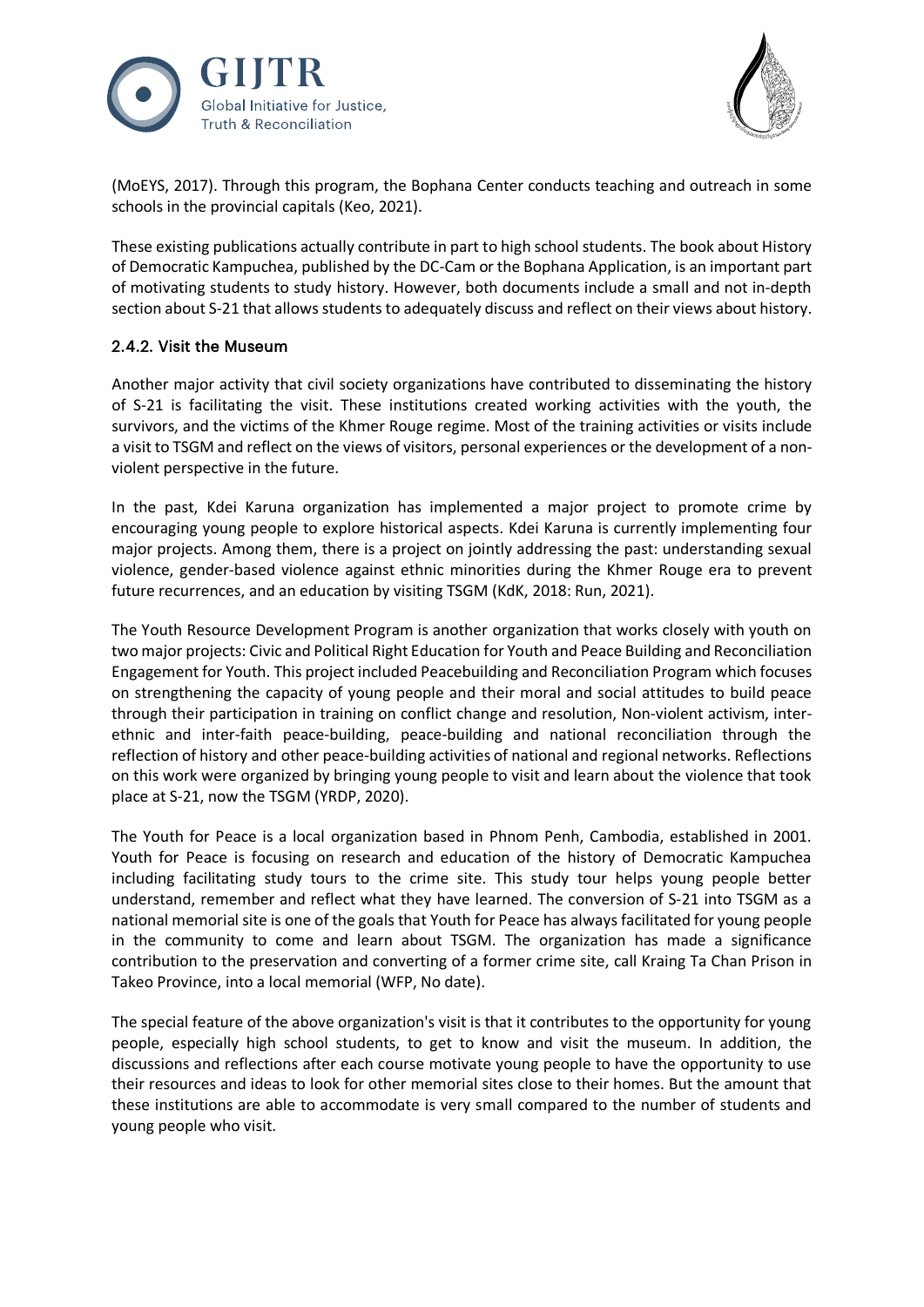

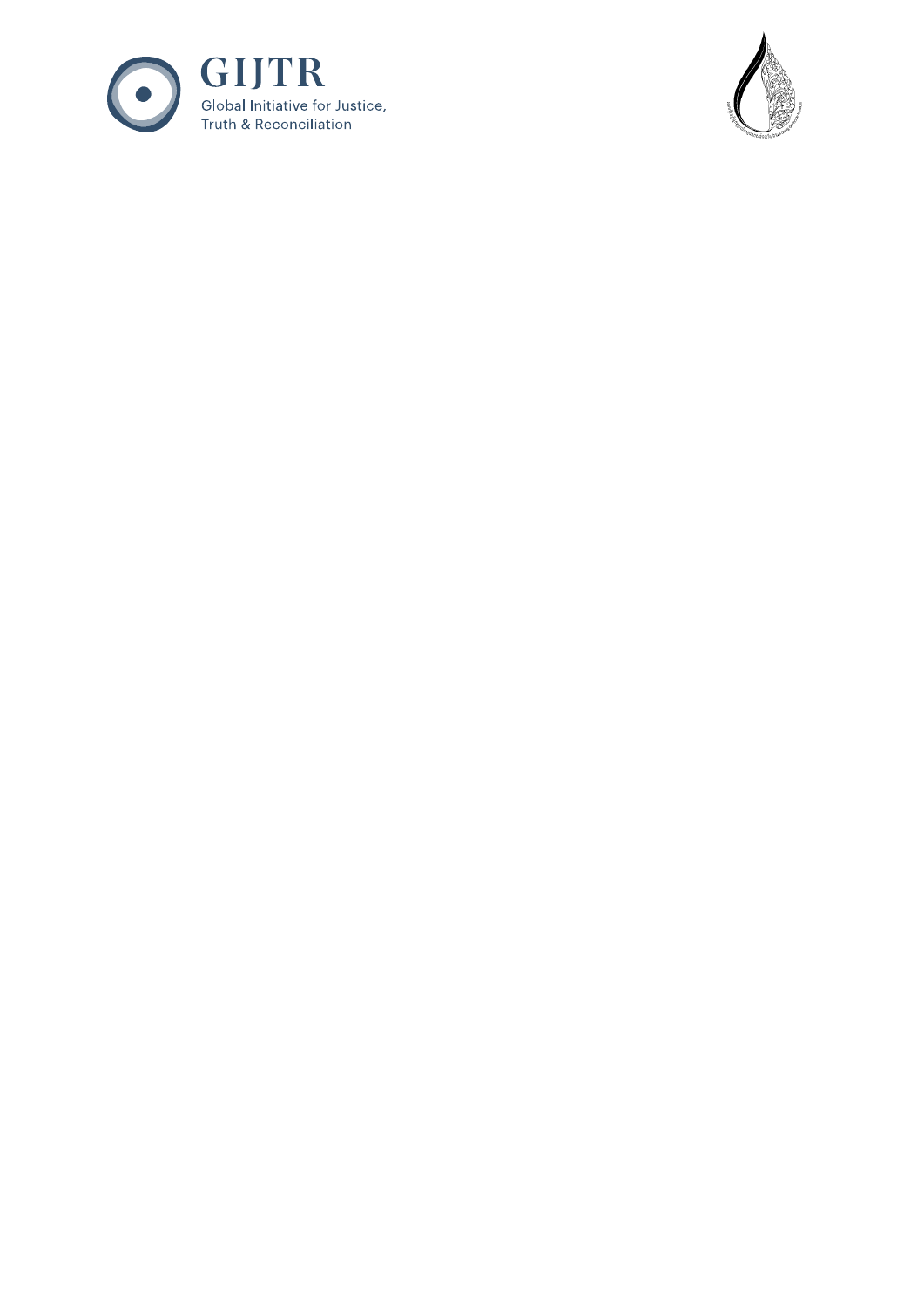



# Section 3: Students' Understanding of S-21 History

After the cross-checking and the examination of the curriculum and the history of S-21 in different institutions, both public and private, it is evident that there are still limitations in the activities and content of S-21. Hence, the quality of teaching can be measured by the students' knowledge on the history of S-21. To be able to check, the researchers have interviewed 399 students (61% is female) from 10 different high schools in 7 city and provinces. All high school students are at grade 12 or students of technical training schools with the same level. The selection of grade 12 students, because they have studied history of Khmer Rouge and S-21.

Since the history of S-21 is part of the Khmer Rouge history education, the researchers divided the questionnaire into two parts: Khmer Rouge and S-21 history. These questions are taken from the curriculum published by MoEYS.

The results from the interview would be classified into two parts:

# 3.1 About the history of the Khmer Rouge

Of the students, 96.7% claimed to have studied Khmer Rouge history. According to the Textbook of the History of Democratic Kampuchea (1975-1979), focusing on: the Khmer Rouge's policy, leadership structure, the destruction of the Democratic Kampuchea regime, S-21, and the fall of the Democratic Kampuchea regime (MoEYS.2020).

In order to verify the level of knowledge and practical lessons, researchers made 5 multi-answer questions and 2 open questions. In multi-answer questions, the students can answer correctly. The following is a detailed database of student responses:

- Who was first named the Khmer Rouge? 57.4% of students answered correctly.
- When did the Khmer Rouge come to power? 87.5% of students answered correctly.
- Who was the supreme leader in the era of Democratic Kampuchea? 85% of students answered correctly.
- How could the Khmer Rouge come to power? 54.4% of students answered correctly.
- Why did the Khmer Rouge fall? 59.9% of students answered correctly.

Two open questions are highlighted requesting their opinions, knowledge, and their attitude toward real situation. As a result, number of responses is very significant so as to know their understanding. When we asked a question "what did you know about the devastation in Khmer Rouge Regime?", they provided responses regarding to their views, understanding and experiences. They stated that the devastation was included loss of national treasures, the damage of public roads, the destruction of the schools, hospitals and pagodas, and landmines. The loss of human resources and relatives, orphans, widows, and the disabled. The society became insecure; and the people were poorer because of the war, and the human rights violations. Leaving scars on women during the Khmer Rouge era, such as forced marriages and rapes. The country has not progressed in all areas such as economy, tourism, transportation. In particular, the victims are still overwhelmed by symptoms related to trauma and physical trauma.

In addition, when we asked question "why do you study Khmer Rouge history?", they responded in many ways through their understanding about the case. However, they said learning Khmer Rouge History is very essential. The following are their responses to the questions. It makes us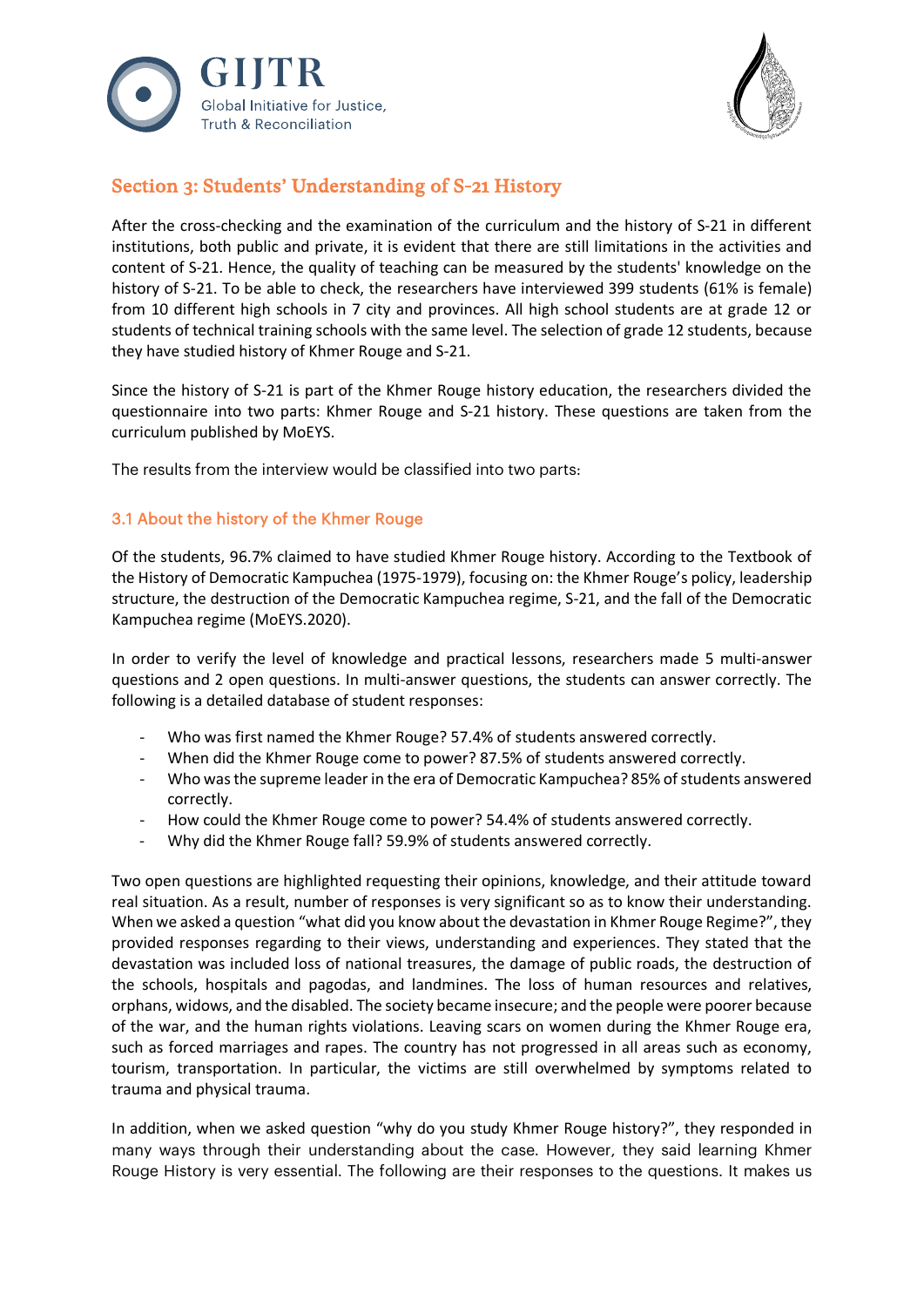



understand the painful history, the unforgettable hardships of the people, the hard work and no time to rest. The dictatorship and the oppression of the Khmer Rouge killed their own race. Let us study, learn and understand our history. If a nation does not know its history, it seems blind. On the other hand, it enables us to unite, to fight, to hate war, to love peace, to unite in order to be successful, and to enable us to understand the knowledge, past and experiences of people, people and a country through written sources, including documents. Especially, history is an important national identity of each country, as a citizen should know and know the story of its history, to avoid committing the repeated mistakes. The study of history brings us the national pride, understanding the self-defense and self-development for the nation.

#### 3.2 About the history of S-21

It should be noted that 56.6% of all students have visited the museum. Teaching the history of S-21 is included in the curriculum such as the content of the text books describing S-21, and focusing on the definition of S-21, the leaders, organizational structure, and the detainees. In order to verify the level of the students' knowledge about S-21 history and the curriculum, researchers designed the questionnaire consisted of 6 multiple choice questions and 1 open question. The following is the data that students correctly answered the question:

- What was S-21? The students chose the answer that S-21 was the Khmer Rouge detention, torture and killing place, which was 93.7% correct.
- What was the meaning of the acronym S-21? 84.5% of students answered correctly.
- Who was the director of S-21? 72.9% of students answered correctly.
- How long did the S-21 operate? 57.4% of the students answered correctly.
- What was S-21 before the Khmer Rouge? 81.2% of students answered correctly.
- Where is the former S-21 located today? 81.2% of students answered correctly.
- Types of victims at S-21:
	- o Political prisoners, ex-soldiers and civil servants of the Government of the Republic of Cambodia
	- o Khmer Rouge cadres and troops
	- o Secret agents, Vietnamese, ordinary people
	- o Intellectuals, teachers, monks, students, sculptors, painters.

Among the students who answered the above questions, some expressed their views on MoEYS about educational program and a study tour at TSGM. Kong Thea Ratana, a student at Hun Sen Khnar High School, said: *"The curriculum of the Ministry of Education from S-21 is not enough because the student's study only in the textbooks or research documents. And the students go to study directly to the location is limited.*" (11 October 2021).

Regarding to the study tour at TSGM, Ms. Yi Eyhong, a student at Preah Norodom Ranariddh High School, said:

The study tour program at Tuol Sleng is very important for high school students because it gives us knowledge on the historical sites of S-21, to know the history of Democratic Kampuchea, to know the leaders of S-21 and to know about the torture and killing of the prisoners who were arrested there (Yi,11 October 2021).

Similarly, Kong Thea Ratana said: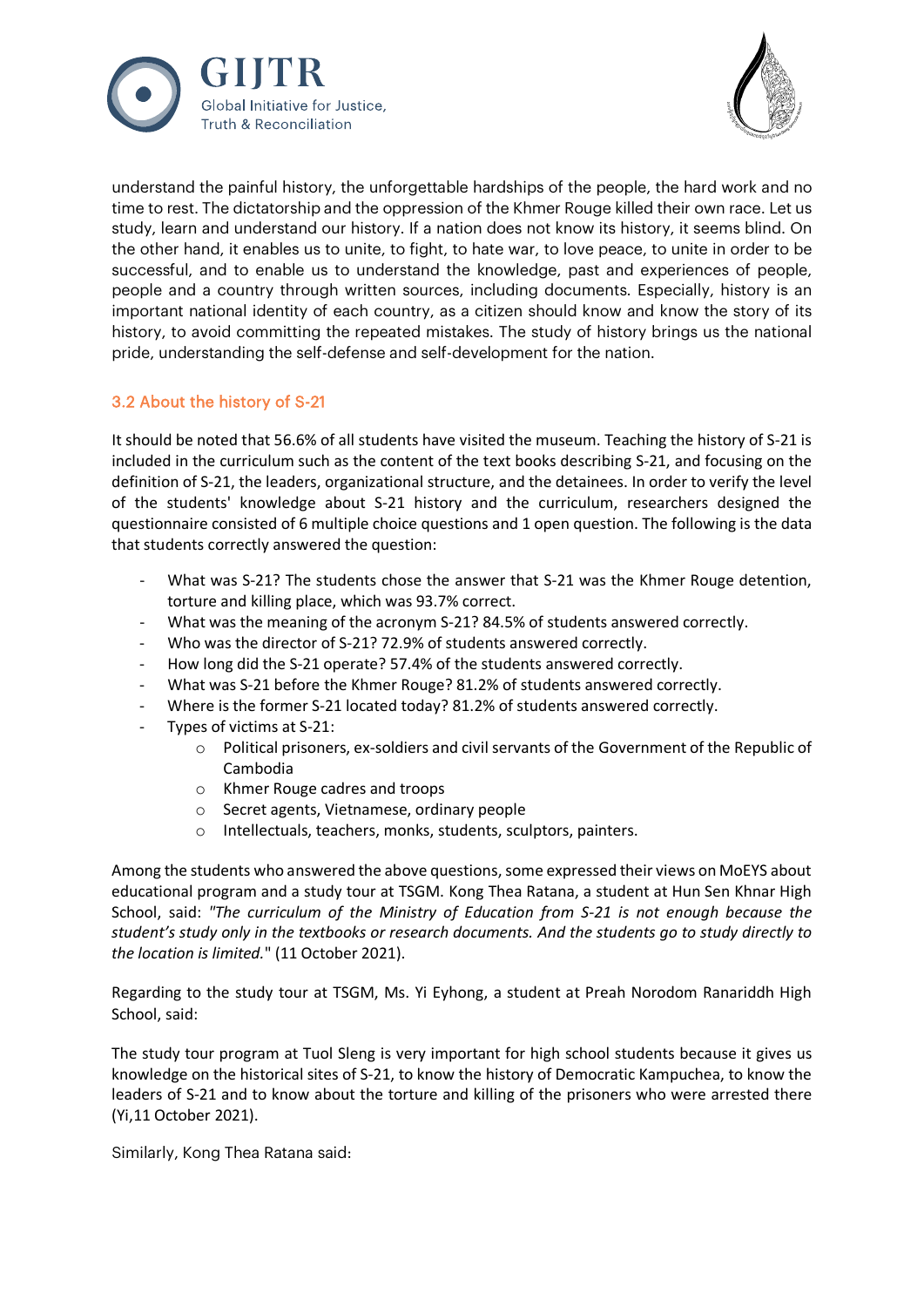



The study tour program at Tuol Sleng is very important in conducting historical research for high school students, because it gives students a lot of memory to understand the atrocity; so that students can quickly understand the aspects of direct punishment and the management. This gives the students a better understanding of S-21, making S-21 a place for study and research for students. (Kong, 11 October 2021).

# Section 4: Teachers' Perceptions

Besides understanding the level of the students' knowledge on Khmer Rouge and S-21 history, the research also figures out the experiences and perception on teaching history of the teachers by interviewing 9 teachers (3 female) from 6 different city and provinces. Interestingly, all teachers have visited TSGM and voluntary share their names and contact of information. A list of interviewers is attached in the appendix.

#### 4.1 Content of S-21 History Teaching

Most of the teachers, whom the researchers interviewed, used almost the same content to teach the students about the history of S-21 such as the background, the organizational structure, the location of the site, the meaning of the prison's name, and the leaders of the prison, etc. In addition to this, they also taught about types of prisoners, the interrogation and torture, showing the photos of the victims in this detention center, and describe the suffering of the victims in this detention center.

However, all teachers claim that the official curriculum incorporating the history section of S-21 is not enough. Missing the important points of S-21 history could lead the students to lose interest in learning about the history of S-21. Moreover, the teachers also mention that there is a lack of documents and materials, while the existing documents is not filled with the updated information. Teachers suggest that MoEYS should add more pictures or photographs of victims at S-21 and site of S-21, so that, the students can have a better understanding about the detention center. In addition to that, Mr. Soy Chamroeun, a teacher at Hun Sen Kang Tanoeng High School in Kampong Cham province, stated: "The Tuol Sleng (Genocide) Museum should have a program for high school students to visit S-21 directly so that they can know and understand more about history of S-21" (27 September 2021).

#### 4.2 Study Trip to Tuol Sleng Museum

Most teachers thought that it is necessary to conduct the trip for the students to visit TSGM after having class at school. Because it could help the students to have a better view about the organizational structure, the situation of the detention, the tortured tools, and to see the actual photos of the victims displayed in the gallery. Ms. Ieng Nary, a teacher at Hun Sen Peam Ror High School in Prey Veng province, said:

It is very important to bring students to Tuol Sleng Museum, because the history of the Khmer Rouge era is what every young Cambodian have to remember. Moreover, S-21 is one of (most) the largest prison sites where hundreds (thousand) of prisoners were imprisoned, interrogated, tortured and killed. On the other hand, going to explore after this class is to show the students more clearly that there is really evidence left in that period (27 September 2021).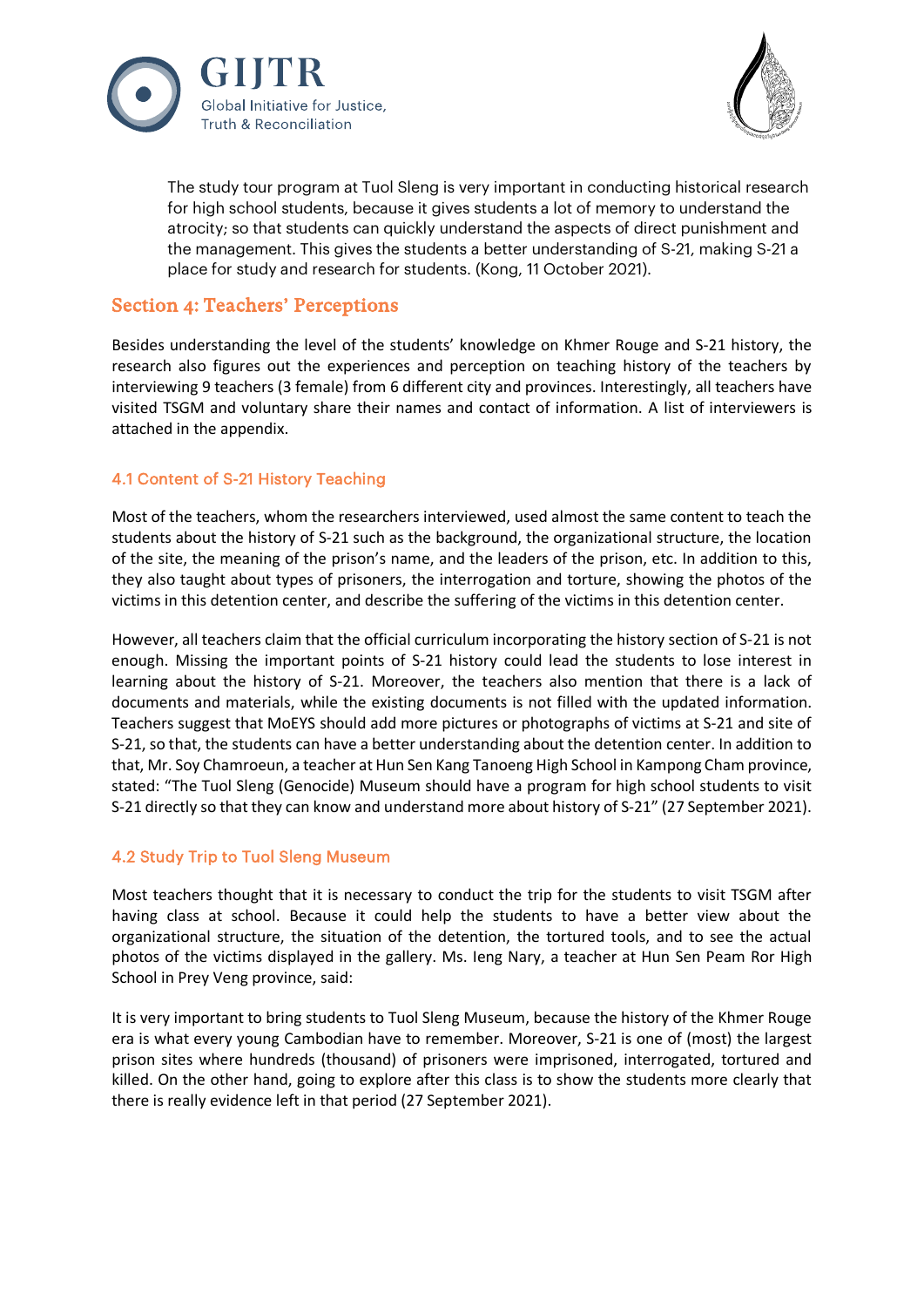



# 4.3 The Importance of Learning History of S-21 for Grade 12 Students

Mr. Chhorm Puthy, a teacher at Chheu Tom High School in Pursat province, said: "(learning about S-21) to let the students know about the most brutal torture and killings committed by the Khmer Rouge. The student would not believe about the killing (during Khmer Rouge) if there is no S-21" (27 September 2021). This opinion is claimed by most of the teachers that learning the history of S-21 is important for the grade 12 students. Because they can gain more new knowledge about S-21 such as the types of prisoners, reason for arrests, interrogations and torture of all prisoners, and to understand the Khmer Rouge leadership in prosecuting individuals accused of treason. In particular, teachers see the history as an experience or a lesson learnt for the younger generation to understand the sorrow and the suffering of the victims.

#### 4.4 Teachers' Opinions on Organizing the S-21 History Education Program

#### 4.4.1 Official Education

In order to make the S-21 history education successful at school, the teachers should understand clearly and be trained about the history of S-21 organized by TSGM and its expert. Moreover, the detailed program must be included in the curriculum of the MoEYS and other stakeholders. Arrangement of the visit to TSGM for the students should also be included because it is easy for them to illustrate the picture of the real situation. In addition, information such as photos of victims suffering from interrogation at S-21 should be included.

#### 4.4.2 Non-formal education institutions

Most teachers suggested that the workshop would be organized more by the specialized institutions about S-21 history. Some material also helps to promote educational programs, including creating images or videos that show more about S-21. They should also add more content to the lesson on S-21, and to bring the student to visit the museum at least 2 times in their study life from grad 7 to 12 with the introduction and guided by the expert.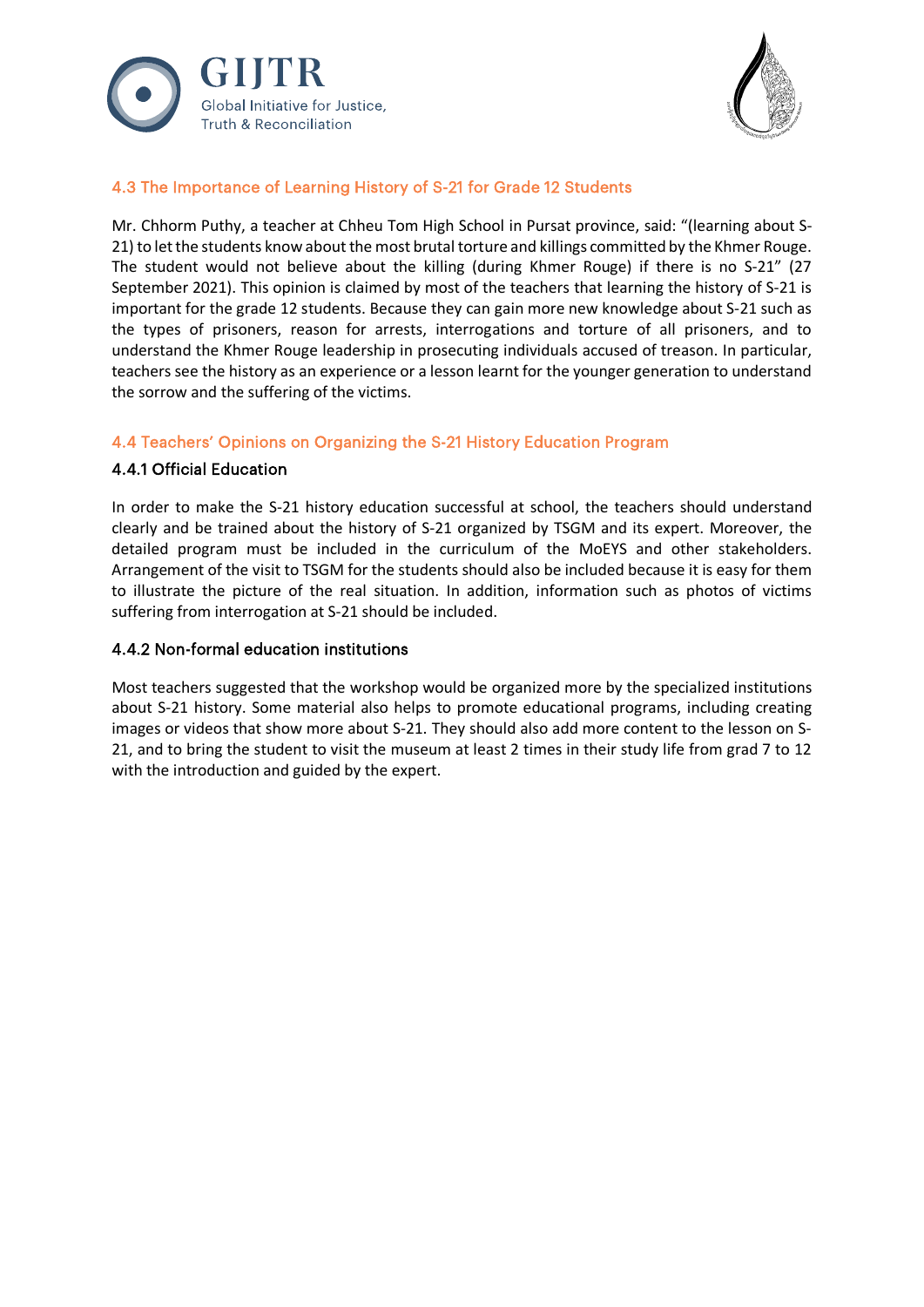



# Section 5: Lessons Learned, Reflection and Recommendation

#### 5.1 Lessons Learned

History education, especially the modern history of Cambodia, is a must for the students to learn and remember. Having done this case study, the researchers have seen that both teachers and students are eager to learn more about the Khmer Rouge history, and to remember for non-recurrence in the future. According to the statements and the students, the researchers understand that having understood the painful history of the Khmer Rouge period may make the spirit of unity plausible to avoid repeating this difficult experience in the future.

Besides the above mentioned, the researchers can also see the long-term negative impact present in the different generations. Some of the students still recall the loss of relatives and family members. This could be told by their parents or elder relative, and it means that this painful memory still exists within family.

In addition to the painful history and the loss of family members, the national devastation such as the destruction of infrastructures, currency, and schools also occurred; and it led to the slow progression in development.

Moreover, the researchers recommend that both students and teachers be required to visit TSGM. It is because this museum is almost the only place where people can learn the atrocities of the Khmer Rouge regime through evidence that serve as remnants such as the confession, detention cells, photos, graphic prints and negatives. Thus, TSGM is a place to reflect on what happened during the Khmer Rouge regime, and to prove the crime of inhuman torture against the people.

#### 5.2 Reflection

Having gathered the information of the above research, the researchers can identify that the opportunity of getting the knowledge on the history of S-21 of the students from private schools is better than the public one. It is because the private schools arrange more visits to TSGM due to their policy and financial support for the visit.

According to TSGM report in 2019, there has been a high number of students visiting the museum, and the student from private schools is higher than the public. There are some reasons to have more private school engagement visiting the museum. Most of private schools are located in Phnom Penh which is easy for them to bring the students to the museum. They also have the transportation to visit. On the other hand, public schools have no visitation program to the museum which means that students only learn based on the textbook. However, this report also mentions the visit of public school to the museum; but with the support of ECCC, and TSGM.

Some NGOs also have unofficial Khmer Rouge and S-21 history program for the students. Although, they have a different teaching program, there are still limitations in understanding the S-21 history as there have been a small number of student visitors to the museum.

TSGM welcomes the study tours of the students from every institution and provide a tour guide to explain. In particular, TSGM has partnered with MoEYS to teach students about the history of S-21 in many public and private schools in Phnom Penh and to bring them to visit the museum. But none have reached the provinces.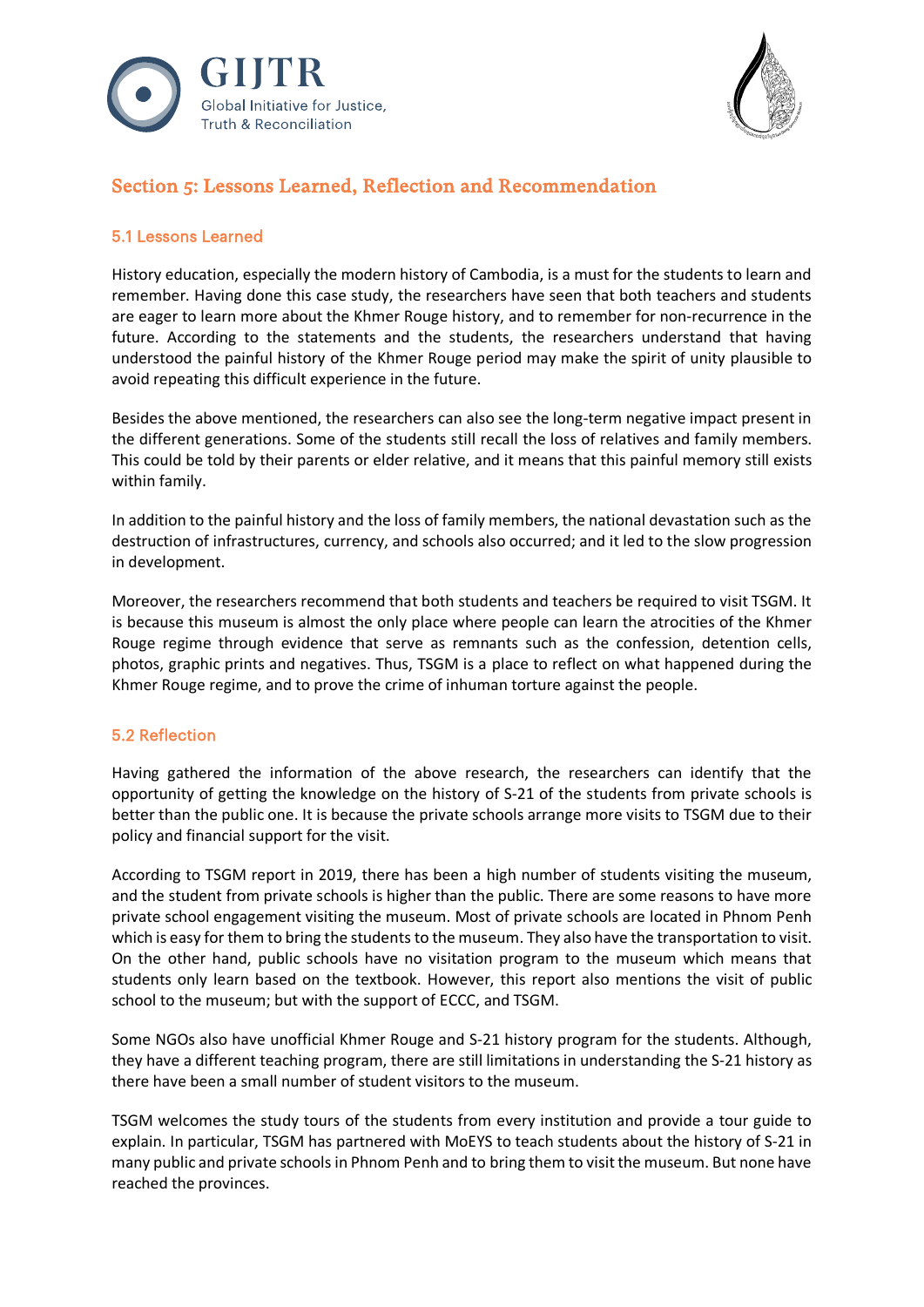



#### 5.3 Recommendation

- Through learning from education curriculum of MoEYS, it showed curriculum focused on some part of Khmer Rouge Activities committed in the regime. It was not uncovered what caused problem happened or what was behind scenario. Therefore, if possible, the curriculum should have included root causes that led Khmer Rouge regime come to power, leading massive devastation nationwide.
- Based on numbers of students coming to visit TSGM, it illustrated a very small numbers or percentage of students came and visited TSGM if compared to total numbers of student graduated each year. Learning Khmer Rouge History in class is important, however, it seems a story telling, they might not remember clearly or longer. With this, they might not be anchored to the real situation happened with pains. Therefore, based on teacher views, they are appreciated to see at least 2 visits to TSGM for those at grade 7 to grade 12. Direct visit is a study tour activity by observing sculpture, pictures and materials of torture conducted during the regime. Students can use their observations and lessons from class so as to reflect what painful activities had occurred at that time. Therefore, on behalf of Khmer ethnic generation, knowing and deep understanding of own history, in particular, Khmer Rouge regime is very essential and inevitable because it showed serious torture and detention must not be replicated, and it is an important message for next generation, especially, politician to make sure and avoid the dark situation again.
- Linking to Non-formal education which conducted by civil society partners, it illustrated that many activities were implemented such as therapy, reconciliation, compilation of personal story, involving in extraordinary chamber of criminal code of Cambodia, and so on. These are helpful activities to have good cooperation between Cambodian Government and Nongovernmental organization on the same issues. In addition, the study see that activities are still far from need of Cambodian generation. This recommendation is to require more collaboration and cooperation to conduct multiple related activities in entire country, instead of focused or important areas because all Cambodian people have enough right to know and understand the Khmer Rouge regime and/or S-21 while the Cambodia citizens are still less understanding and don't know how to get involved in the need. Therefore, all Cambodian people should access to such activities inevitably.
- In accordance with quality of guiding expert in TSGM, they need more capacity building such as pedagogy, research methods, communication skills, networking skills, etc. With the demand, TSGM is to open for all connections for better collaboration and cooperation with national and international partners so as to strengthen staff capacity, especially to have broader exchange program/activities.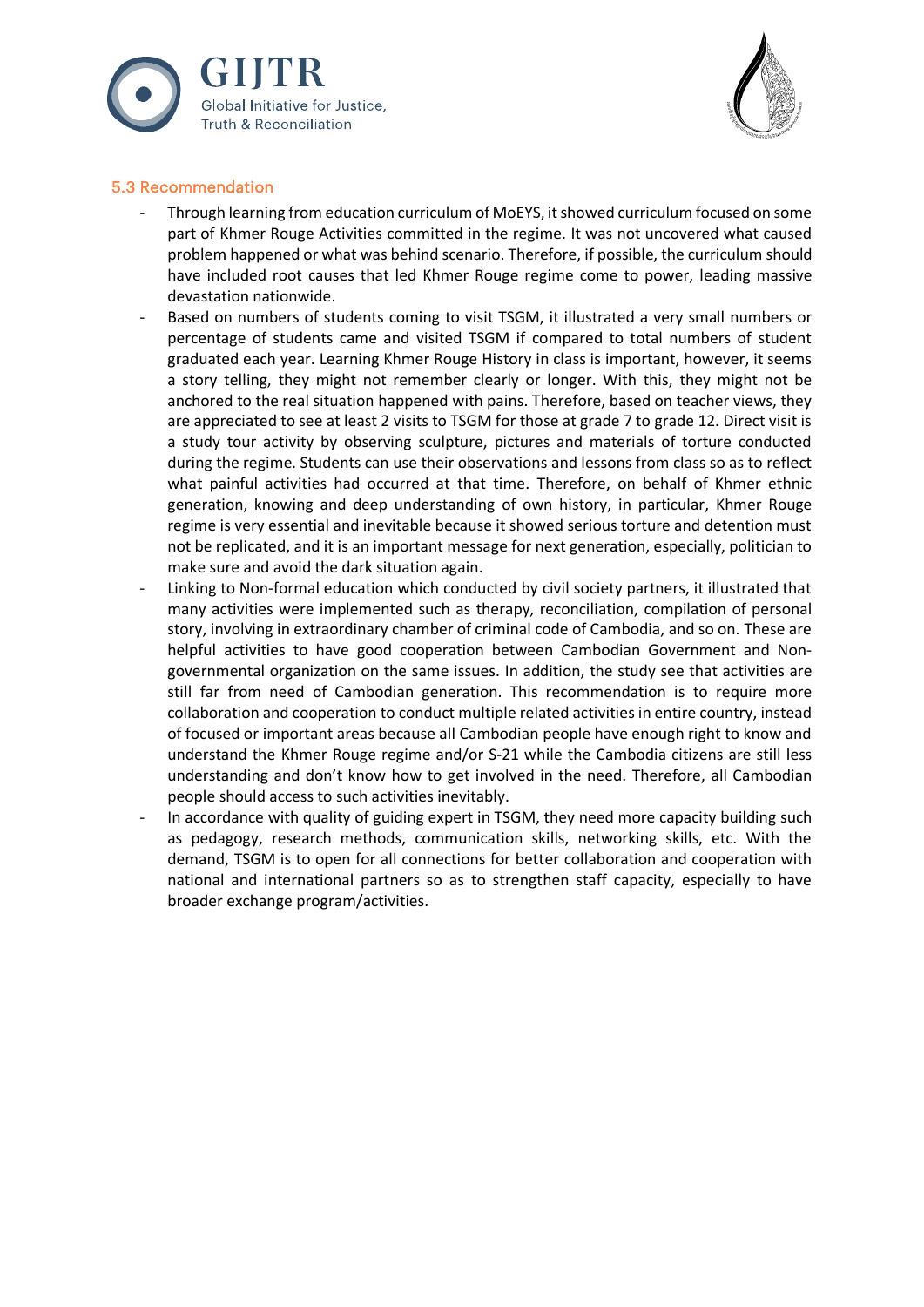



# References

- Annex. F.1- Revised OCIJ S-21 Prisoner List [18,063 prisoners]. (17,961 prisoners analysed in F.2). 002/19-09-2007/ECCC-TC
- Becker, E. (2005). When the war was over: Cambodia and the Khmer Rouge revolution. (Translated to Tep Meng Khean & Sokha Irene). Phnom Penh: DC-Cam and the American Embassy in Phnom Penh.
- Case 001. (2021). Retrieved October 13, 2021, from ECCC: <https://www.eccc.gov.kh/en/case/topic/90>
- Chandler, D. (2003). Voice from S-21: Terror and History in Pol Pot's Prison. (Translated to Khmer by Sour Bunsou). Phnom Penh: DC-Cam
- Chhay, V., Banan S., Vong, S. & Muth, V. (2018). Initial data Collection on the research projecte for writings and graffiti at the Tuol Sleng Genocide Museum. Phnom Penh: TSGM (unpublished paper/English).
- Chhorm P, (27 September 2021). Interview about history curriculum. Interviewed by Bou Chantha. Pursat.
- DC-Cam. (2019). Magazine: Searching for the Truth. Retrieved October 13, 2021, from Documentation Center of Cambodia: http://dccam.org/magazine-searching-for-thetruth
- Dy, K., Chandler, D. & Cougill, W. (2007). A History of Democratic Kampuchea. Phnom Penh: DC-Cam
- ECCC. (26 July 2010). Judgement. Case File/Dossier No. 001/18-07-2007/ECCC/TC. Phnom Penh: ECCC
- ECCC. (07 August 2014). Case 002/01 Judgement. Case File/Dossier No. 002/19-09- 2007/ECCC/TC. Phnom Penh: ECCC
- ECCC. (16 November 2018). Case 002/02 Judgement. Case File/Dossier No. 002/19-09- 2007/ECCC/TC Phnom Penh: ECCC
- Ewa, T., & They, K. (2009). Demographic Expert Report Khmer Rouge victims in Cambodia, April 1975- January 1979: Acritical assessment of major estimates. Phnom Penh: ECCC. Retrieved October 13, 2021, from [https://www.eccc.gov.kh/sites/default/files/documents/courtdoc/D140\\_1\\_1\\_Public\\_Reda](https://www.eccc.gov.kh/sites/default/files/documents/courtdoc/D140_1_1_Public_Redacted_EN.PDF) [cted\\_EN.PDF](https://www.eccc.gov.kh/sites/default/files/documents/courtdoc/D140_1_1_Public_Redacted_EN.PDF)
- Hang, C. (26 January 2017). Official letter to cooperation Khmer Rouge history education through visit Toul Sleng Genocide Museum for five years (2017-2021). Ministry of Education, Youth, and Sport, No.445 ArYK-MCD
- Hang, N. (2021). M -13: A Khmer Rouge Security Office During Civil War (1970 1975). Thesis of Master Degree of Royal University of Phnom Penh, Phnom Penh
- Hun, S. (14 February 2018). Sub-degree on National Day of Remembrance. Royal Government of Cambodia, No.19 OrNKr.BK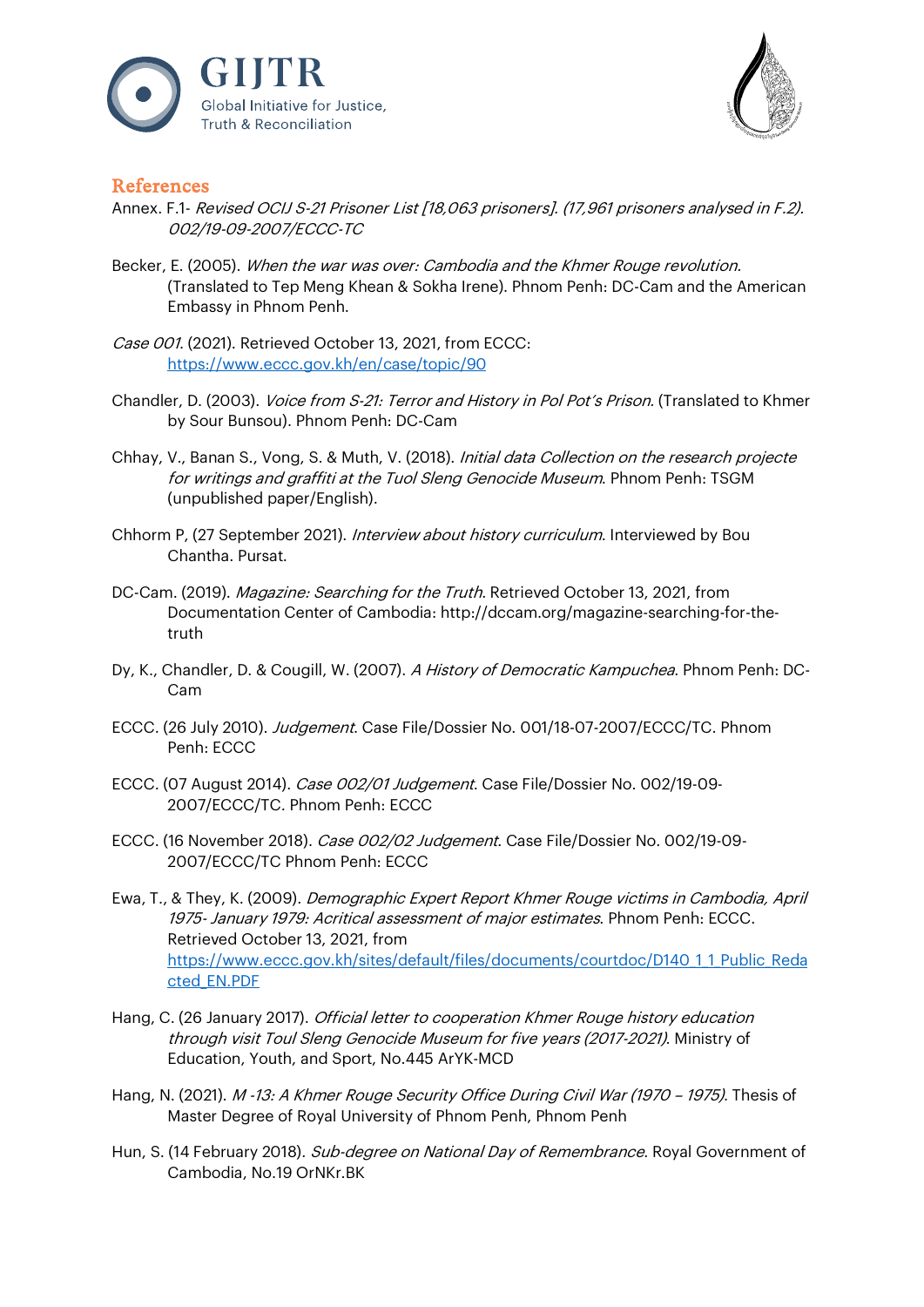



- Ieng N. (27 September 2021). Interview about history curriculum. Interviewed by Bou Chantha. Prey Veng
- Im, S. (30 April 2008). *Studying about Genocide in Cambodia*. Ministry of Education, Youth, and Sport, No.1573 ArYK.SB.
- KdK. (2018). Pkar Slar Krom Angkar, Phnom Penh: KdK
- Keo, D. et All. (2017). App learning Khmer Rouge History. Phnom Penh: Bophana Center.
- Keo, D. (08 10 2021). App learning Khmer Rouge History and teaching. Interview by Bou. Chantha. Phnom Penh
- Ki, S. (18 August 2010), The Song Bandam Tuol Sleng [Tuol Sleng legacy] could be register on Memory of the World. Report of Radio, Radio French International in Khmer. Retrieved on 28 August 2021 from: [https://www.rfi.fr/km/cambodia/20100818-](https://www.rfi.fr/km/cambodia/20100818-%E1%9E%94%E1%9E%91%E2%80%8B%E1%9E%85%E1%9E%98%E1%9F%92%E1%9E%9A%E1%9F%80%E1%9E%84%E2%80%8B%E1%9E%94%E1%9E%8E%E1%9F%92%E1%9E%8A%E1%9E%B6%E1%9F%86%E2%80%8B%E1%9E%91%E1%9E%BD%E1%9E%9B%E1%9E%9F%E1%9F%92%E1%9E%9B%E1%9F%82%E1%9E%84%E2%80%8B%E1%9E%A2%E1%9E%B6%E1%9E%85%E2%80%8B%E1%9E%80%E1%9F%92%E1%9E%9B%E1%9E%B6%E1%9E%99%E2%80%8B%E1%9E%87%E1%9E%B6%E2%80%8B%E1%9E%AF%E1%9E%80%E1%9E%9F%E1%9E%B6%E1%9E%9A%E2%80%8B%E1%9E%9F%E1%9F%92%E1%9E%98%E1%9E%B6%E1%9E%9A%E1%9E%8F%E1%9E%B8%E2%80%8B%E1%9E%85%E1%9E%84%E1%9E%85%E1%9E%B6%E1%9F%86%E2%80%8B%E1%9E%9A%E1%9E%94%E1%9E%9F%E1%9F%8B%E2%80%8B%E1%9E%96%E1%9E%B7%E1%9E%97%E1%9E%96%E1%9E%9B%E1%9F%84%E1%9E%80%E2%80%8B) [%E1%9E%94%E1%9E%91%E2%80%8B%E1%9E%85%E1%9E%98%E1%9F%92%E1%9E%9A%E](https://www.rfi.fr/km/cambodia/20100818-%E1%9E%94%E1%9E%91%E2%80%8B%E1%9E%85%E1%9E%98%E1%9F%92%E1%9E%9A%E1%9F%80%E1%9E%84%E2%80%8B%E1%9E%94%E1%9E%8E%E1%9F%92%E1%9E%8A%E1%9E%B6%E1%9F%86%E2%80%8B%E1%9E%91%E1%9E%BD%E1%9E%9B%E1%9E%9F%E1%9F%92%E1%9E%9B%E1%9F%82%E1%9E%84%E2%80%8B%E1%9E%A2%E1%9E%B6%E1%9E%85%E2%80%8B%E1%9E%80%E1%9F%92%E1%9E%9B%E1%9E%B6%E1%9E%99%E2%80%8B%E1%9E%87%E1%9E%B6%E2%80%8B%E1%9E%AF%E1%9E%80%E1%9E%9F%E1%9E%B6%E1%9E%9A%E2%80%8B%E1%9E%9F%E1%9F%92%E1%9E%98%E1%9E%B6%E1%9E%9A%E1%9E%8F%E1%9E%B8%E2%80%8B%E1%9E%85%E1%9E%84%E1%9E%85%E1%9E%B6%E1%9F%86%E2%80%8B%E1%9E%9A%E1%9E%94%E1%9E%9F%E1%9F%8B%E2%80%8B%E1%9E%96%E1%9E%B7%E1%9E%97%E1%9E%96%E1%9E%9B%E1%9F%84%E1%9E%80%E2%80%8B) [1%9F%80%E1%9E%84%E2%80%8B%E1%9E%94%E1%9E%8E%E1%9F%92%E1%9E%8A%E1%](https://www.rfi.fr/km/cambodia/20100818-%E1%9E%94%E1%9E%91%E2%80%8B%E1%9E%85%E1%9E%98%E1%9F%92%E1%9E%9A%E1%9F%80%E1%9E%84%E2%80%8B%E1%9E%94%E1%9E%8E%E1%9F%92%E1%9E%8A%E1%9E%B6%E1%9F%86%E2%80%8B%E1%9E%91%E1%9E%BD%E1%9E%9B%E1%9E%9F%E1%9F%92%E1%9E%9B%E1%9F%82%E1%9E%84%E2%80%8B%E1%9E%A2%E1%9E%B6%E1%9E%85%E2%80%8B%E1%9E%80%E1%9F%92%E1%9E%9B%E1%9E%B6%E1%9E%99%E2%80%8B%E1%9E%87%E1%9E%B6%E2%80%8B%E1%9E%AF%E1%9E%80%E1%9E%9F%E1%9E%B6%E1%9E%9A%E2%80%8B%E1%9E%9F%E1%9F%92%E1%9E%98%E1%9E%B6%E1%9E%9A%E1%9E%8F%E1%9E%B8%E2%80%8B%E1%9E%85%E1%9E%84%E1%9E%85%E1%9E%B6%E1%9F%86%E2%80%8B%E1%9E%9A%E1%9E%94%E1%9E%9F%E1%9F%8B%E2%80%8B%E1%9E%96%E1%9E%B7%E1%9E%97%E1%9E%96%E1%9E%9B%E1%9F%84%E1%9E%80%E2%80%8B) [9E%B6%E1%9F%86%E2%80%8B%E1%9E%91%E1%9E%BD%E1%9E%9B%E1%9E%9F%E1%9F](https://www.rfi.fr/km/cambodia/20100818-%E1%9E%94%E1%9E%91%E2%80%8B%E1%9E%85%E1%9E%98%E1%9F%92%E1%9E%9A%E1%9F%80%E1%9E%84%E2%80%8B%E1%9E%94%E1%9E%8E%E1%9F%92%E1%9E%8A%E1%9E%B6%E1%9F%86%E2%80%8B%E1%9E%91%E1%9E%BD%E1%9E%9B%E1%9E%9F%E1%9F%92%E1%9E%9B%E1%9F%82%E1%9E%84%E2%80%8B%E1%9E%A2%E1%9E%B6%E1%9E%85%E2%80%8B%E1%9E%80%E1%9F%92%E1%9E%9B%E1%9E%B6%E1%9E%99%E2%80%8B%E1%9E%87%E1%9E%B6%E2%80%8B%E1%9E%AF%E1%9E%80%E1%9E%9F%E1%9E%B6%E1%9E%9A%E2%80%8B%E1%9E%9F%E1%9F%92%E1%9E%98%E1%9E%B6%E1%9E%9A%E1%9E%8F%E1%9E%B8%E2%80%8B%E1%9E%85%E1%9E%84%E1%9E%85%E1%9E%B6%E1%9F%86%E2%80%8B%E1%9E%9A%E1%9E%94%E1%9E%9F%E1%9F%8B%E2%80%8B%E1%9E%96%E1%9E%B7%E1%9E%97%E1%9E%96%E1%9E%9B%E1%9F%84%E1%9E%80%E2%80%8B) [%92%E1%9E%9B%E1%9F%82%E1%9E%84%E2%80%8B%E1%9E%A2%E1%9E%B6%E1%9E%](https://www.rfi.fr/km/cambodia/20100818-%E1%9E%94%E1%9E%91%E2%80%8B%E1%9E%85%E1%9E%98%E1%9F%92%E1%9E%9A%E1%9F%80%E1%9E%84%E2%80%8B%E1%9E%94%E1%9E%8E%E1%9F%92%E1%9E%8A%E1%9E%B6%E1%9F%86%E2%80%8B%E1%9E%91%E1%9E%BD%E1%9E%9B%E1%9E%9F%E1%9F%92%E1%9E%9B%E1%9F%82%E1%9E%84%E2%80%8B%E1%9E%A2%E1%9E%B6%E1%9E%85%E2%80%8B%E1%9E%80%E1%9F%92%E1%9E%9B%E1%9E%B6%E1%9E%99%E2%80%8B%E1%9E%87%E1%9E%B6%E2%80%8B%E1%9E%AF%E1%9E%80%E1%9E%9F%E1%9E%B6%E1%9E%9A%E2%80%8B%E1%9E%9F%E1%9F%92%E1%9E%98%E1%9E%B6%E1%9E%9A%E1%9E%8F%E1%9E%B8%E2%80%8B%E1%9E%85%E1%9E%84%E1%9E%85%E1%9E%B6%E1%9F%86%E2%80%8B%E1%9E%9A%E1%9E%94%E1%9E%9F%E1%9F%8B%E2%80%8B%E1%9E%96%E1%9E%B7%E1%9E%97%E1%9E%96%E1%9E%9B%E1%9F%84%E1%9E%80%E2%80%8B) [85%E2%80%8B%E1%9E%80%E1%9F%92%E1%9E%9B%E1%9E%B6%E1%9E%99%E2%80%8](https://www.rfi.fr/km/cambodia/20100818-%E1%9E%94%E1%9E%91%E2%80%8B%E1%9E%85%E1%9E%98%E1%9F%92%E1%9E%9A%E1%9F%80%E1%9E%84%E2%80%8B%E1%9E%94%E1%9E%8E%E1%9F%92%E1%9E%8A%E1%9E%B6%E1%9F%86%E2%80%8B%E1%9E%91%E1%9E%BD%E1%9E%9B%E1%9E%9F%E1%9F%92%E1%9E%9B%E1%9F%82%E1%9E%84%E2%80%8B%E1%9E%A2%E1%9E%B6%E1%9E%85%E2%80%8B%E1%9E%80%E1%9F%92%E1%9E%9B%E1%9E%B6%E1%9E%99%E2%80%8B%E1%9E%87%E1%9E%B6%E2%80%8B%E1%9E%AF%E1%9E%80%E1%9E%9F%E1%9E%B6%E1%9E%9A%E2%80%8B%E1%9E%9F%E1%9F%92%E1%9E%98%E1%9E%B6%E1%9E%9A%E1%9E%8F%E1%9E%B8%E2%80%8B%E1%9E%85%E1%9E%84%E1%9E%85%E1%9E%B6%E1%9F%86%E2%80%8B%E1%9E%9A%E1%9E%94%E1%9E%9F%E1%9F%8B%E2%80%8B%E1%9E%96%E1%9E%B7%E1%9E%97%E1%9E%96%E1%9E%9B%E1%9F%84%E1%9E%80%E2%80%8B) [B%E1%9E%87%E1%9E%B6%E2%80%8B%E1%9E%AF%E1%9E%80%E1%9E%9F%E1%9E%B6](https://www.rfi.fr/km/cambodia/20100818-%E1%9E%94%E1%9E%91%E2%80%8B%E1%9E%85%E1%9E%98%E1%9F%92%E1%9E%9A%E1%9F%80%E1%9E%84%E2%80%8B%E1%9E%94%E1%9E%8E%E1%9F%92%E1%9E%8A%E1%9E%B6%E1%9F%86%E2%80%8B%E1%9E%91%E1%9E%BD%E1%9E%9B%E1%9E%9F%E1%9F%92%E1%9E%9B%E1%9F%82%E1%9E%84%E2%80%8B%E1%9E%A2%E1%9E%B6%E1%9E%85%E2%80%8B%E1%9E%80%E1%9F%92%E1%9E%9B%E1%9E%B6%E1%9E%99%E2%80%8B%E1%9E%87%E1%9E%B6%E2%80%8B%E1%9E%AF%E1%9E%80%E1%9E%9F%E1%9E%B6%E1%9E%9A%E2%80%8B%E1%9E%9F%E1%9F%92%E1%9E%98%E1%9E%B6%E1%9E%9A%E1%9E%8F%E1%9E%B8%E2%80%8B%E1%9E%85%E1%9E%84%E1%9E%85%E1%9E%B6%E1%9F%86%E2%80%8B%E1%9E%9A%E1%9E%94%E1%9E%9F%E1%9F%8B%E2%80%8B%E1%9E%96%E1%9E%B7%E1%9E%97%E1%9E%96%E1%9E%9B%E1%9F%84%E1%9E%80%E2%80%8B) [%E1%9E%9A%E2%80%8B%E1%9E%9F%E1%9F%92%E1%9E%98%E1%9E%B6%E1%9E%9A%](https://www.rfi.fr/km/cambodia/20100818-%E1%9E%94%E1%9E%91%E2%80%8B%E1%9E%85%E1%9E%98%E1%9F%92%E1%9E%9A%E1%9F%80%E1%9E%84%E2%80%8B%E1%9E%94%E1%9E%8E%E1%9F%92%E1%9E%8A%E1%9E%B6%E1%9F%86%E2%80%8B%E1%9E%91%E1%9E%BD%E1%9E%9B%E1%9E%9F%E1%9F%92%E1%9E%9B%E1%9F%82%E1%9E%84%E2%80%8B%E1%9E%A2%E1%9E%B6%E1%9E%85%E2%80%8B%E1%9E%80%E1%9F%92%E1%9E%9B%E1%9E%B6%E1%9E%99%E2%80%8B%E1%9E%87%E1%9E%B6%E2%80%8B%E1%9E%AF%E1%9E%80%E1%9E%9F%E1%9E%B6%E1%9E%9A%E2%80%8B%E1%9E%9F%E1%9F%92%E1%9E%98%E1%9E%B6%E1%9E%9A%E1%9E%8F%E1%9E%B8%E2%80%8B%E1%9E%85%E1%9E%84%E1%9E%85%E1%9E%B6%E1%9F%86%E2%80%8B%E1%9E%9A%E1%9E%94%E1%9E%9F%E1%9F%8B%E2%80%8B%E1%9E%96%E1%9E%B7%E1%9E%97%E1%9E%96%E1%9E%9B%E1%9F%84%E1%9E%80%E2%80%8B) [E1%9E%8F%E1%9E%B8%E2%80%8B%E1%9E%85%E1%9E%84%E1%9E%85%E1%9E%B6%E1](https://www.rfi.fr/km/cambodia/20100818-%E1%9E%94%E1%9E%91%E2%80%8B%E1%9E%85%E1%9E%98%E1%9F%92%E1%9E%9A%E1%9F%80%E1%9E%84%E2%80%8B%E1%9E%94%E1%9E%8E%E1%9F%92%E1%9E%8A%E1%9E%B6%E1%9F%86%E2%80%8B%E1%9E%91%E1%9E%BD%E1%9E%9B%E1%9E%9F%E1%9F%92%E1%9E%9B%E1%9F%82%E1%9E%84%E2%80%8B%E1%9E%A2%E1%9E%B6%E1%9E%85%E2%80%8B%E1%9E%80%E1%9F%92%E1%9E%9B%E1%9E%B6%E1%9E%99%E2%80%8B%E1%9E%87%E1%9E%B6%E2%80%8B%E1%9E%AF%E1%9E%80%E1%9E%9F%E1%9E%B6%E1%9E%9A%E2%80%8B%E1%9E%9F%E1%9F%92%E1%9E%98%E1%9E%B6%E1%9E%9A%E1%9E%8F%E1%9E%B8%E2%80%8B%E1%9E%85%E1%9E%84%E1%9E%85%E1%9E%B6%E1%9F%86%E2%80%8B%E1%9E%9A%E1%9E%94%E1%9E%9F%E1%9F%8B%E2%80%8B%E1%9E%96%E1%9E%B7%E1%9E%97%E1%9E%96%E1%9E%9B%E1%9F%84%E1%9E%80%E2%80%8B) [%9F%86%E2%80%8B%E1%9E%9A%E1%9E%94%E1%9E%9F%E1%9F%8B%E2%80%8B%E1%](https://www.rfi.fr/km/cambodia/20100818-%E1%9E%94%E1%9E%91%E2%80%8B%E1%9E%85%E1%9E%98%E1%9F%92%E1%9E%9A%E1%9F%80%E1%9E%84%E2%80%8B%E1%9E%94%E1%9E%8E%E1%9F%92%E1%9E%8A%E1%9E%B6%E1%9F%86%E2%80%8B%E1%9E%91%E1%9E%BD%E1%9E%9B%E1%9E%9F%E1%9F%92%E1%9E%9B%E1%9F%82%E1%9E%84%E2%80%8B%E1%9E%A2%E1%9E%B6%E1%9E%85%E2%80%8B%E1%9E%80%E1%9F%92%E1%9E%9B%E1%9E%B6%E1%9E%99%E2%80%8B%E1%9E%87%E1%9E%B6%E2%80%8B%E1%9E%AF%E1%9E%80%E1%9E%9F%E1%9E%B6%E1%9E%9A%E2%80%8B%E1%9E%9F%E1%9F%92%E1%9E%98%E1%9E%B6%E1%9E%9A%E1%9E%8F%E1%9E%B8%E2%80%8B%E1%9E%85%E1%9E%84%E1%9E%85%E1%9E%B6%E1%9F%86%E2%80%8B%E1%9E%9A%E1%9E%94%E1%9E%9F%E1%9F%8B%E2%80%8B%E1%9E%96%E1%9E%B7%E1%9E%97%E1%9E%96%E1%9E%9B%E1%9F%84%E1%9E%80%E2%80%8B) [9E%96%E1%9E%B7%E1%9E%97%E1%9E%96%E1%9E%9B%E1%9F%84%E1%9E%80%E2%80](https://www.rfi.fr/km/cambodia/20100818-%E1%9E%94%E1%9E%91%E2%80%8B%E1%9E%85%E1%9E%98%E1%9F%92%E1%9E%9A%E1%9F%80%E1%9E%84%E2%80%8B%E1%9E%94%E1%9E%8E%E1%9F%92%E1%9E%8A%E1%9E%B6%E1%9F%86%E2%80%8B%E1%9E%91%E1%9E%BD%E1%9E%9B%E1%9E%9F%E1%9F%92%E1%9E%9B%E1%9F%82%E1%9E%84%E2%80%8B%E1%9E%A2%E1%9E%B6%E1%9E%85%E2%80%8B%E1%9E%80%E1%9F%92%E1%9E%9B%E1%9E%B6%E1%9E%99%E2%80%8B%E1%9E%87%E1%9E%B6%E2%80%8B%E1%9E%AF%E1%9E%80%E1%9E%9F%E1%9E%B6%E1%9E%9A%E2%80%8B%E1%9E%9F%E1%9F%92%E1%9E%98%E1%9E%B6%E1%9E%9A%E1%9E%8F%E1%9E%B8%E2%80%8B%E1%9E%85%E1%9E%84%E1%9E%85%E1%9E%B6%E1%9F%86%E2%80%8B%E1%9E%9A%E1%9E%94%E1%9E%9F%E1%9F%8B%E2%80%8B%E1%9E%96%E1%9E%B7%E1%9E%97%E1%9E%96%E1%9E%9B%E1%9F%84%E1%9E%80%E2%80%8B) [%8B](https://www.rfi.fr/km/cambodia/20100818-%E1%9E%94%E1%9E%91%E2%80%8B%E1%9E%85%E1%9E%98%E1%9F%92%E1%9E%9A%E1%9F%80%E1%9E%84%E2%80%8B%E1%9E%94%E1%9E%8E%E1%9F%92%E1%9E%8A%E1%9E%B6%E1%9F%86%E2%80%8B%E1%9E%91%E1%9E%BD%E1%9E%9B%E1%9E%9F%E1%9F%92%E1%9E%9B%E1%9F%82%E1%9E%84%E2%80%8B%E1%9E%A2%E1%9E%B6%E1%9E%85%E2%80%8B%E1%9E%80%E1%9F%92%E1%9E%9B%E1%9E%B6%E1%9E%99%E2%80%8B%E1%9E%87%E1%9E%B6%E2%80%8B%E1%9E%AF%E1%9E%80%E1%9E%9F%E1%9E%B6%E1%9E%9A%E2%80%8B%E1%9E%9F%E1%9F%92%E1%9E%98%E1%9E%B6%E1%9E%9A%E1%9E%8F%E1%9E%B8%E2%80%8B%E1%9E%85%E1%9E%84%E1%9E%85%E1%9E%B6%E1%9F%86%E2%80%8B%E1%9E%9A%E1%9E%94%E1%9E%9F%E1%9F%8B%E2%80%8B%E1%9E%96%E1%9E%B7%E1%9E%97%E1%9E%96%E1%9E%9B%E1%9F%84%E1%9E%80%E2%80%8B)
- Kong T.R. (11 October 2021). Interview about history curriculum. Interviewed by Bou Chantha, Tboung Khmum
- Ministry of Education. (1977). Textbook of Democratic Kampuchea Geography: Political part. TSGM Archive. NBK\_0066\_d001\_v01
- Ministry of Education (1986a). Provat Vidyea Thnak Ti 5 [Textbook History Grade 5]. Phnom Penh: Educational Publishing House
- Ministry of Education (1986b). Provat Vidyea Thnak Ti 6 [Textbook History Grade 6]. Phnom Penh: Educational Publishing House
- Ministry of Education (1987). Provat Vidyea Kampuchea Thnak Ti 8 [Textbook History of Cambodia, Grade 8]. Phnom Penh: Educational Publishing House
- MoEYS. (2001). Social Study of Grade 12th: Part 1 Geography and History. Phnom Penh: Publishing & Distribution House
- MoEYS. (2009). Detail curriculum for social study subject of high school grade 10-12. Phnom Penh: Department of Pedagogical research
- MoEYS. (2012a). History Textbook for Teachers of Grade 12. Phnom Penh: Publishing & Distribution House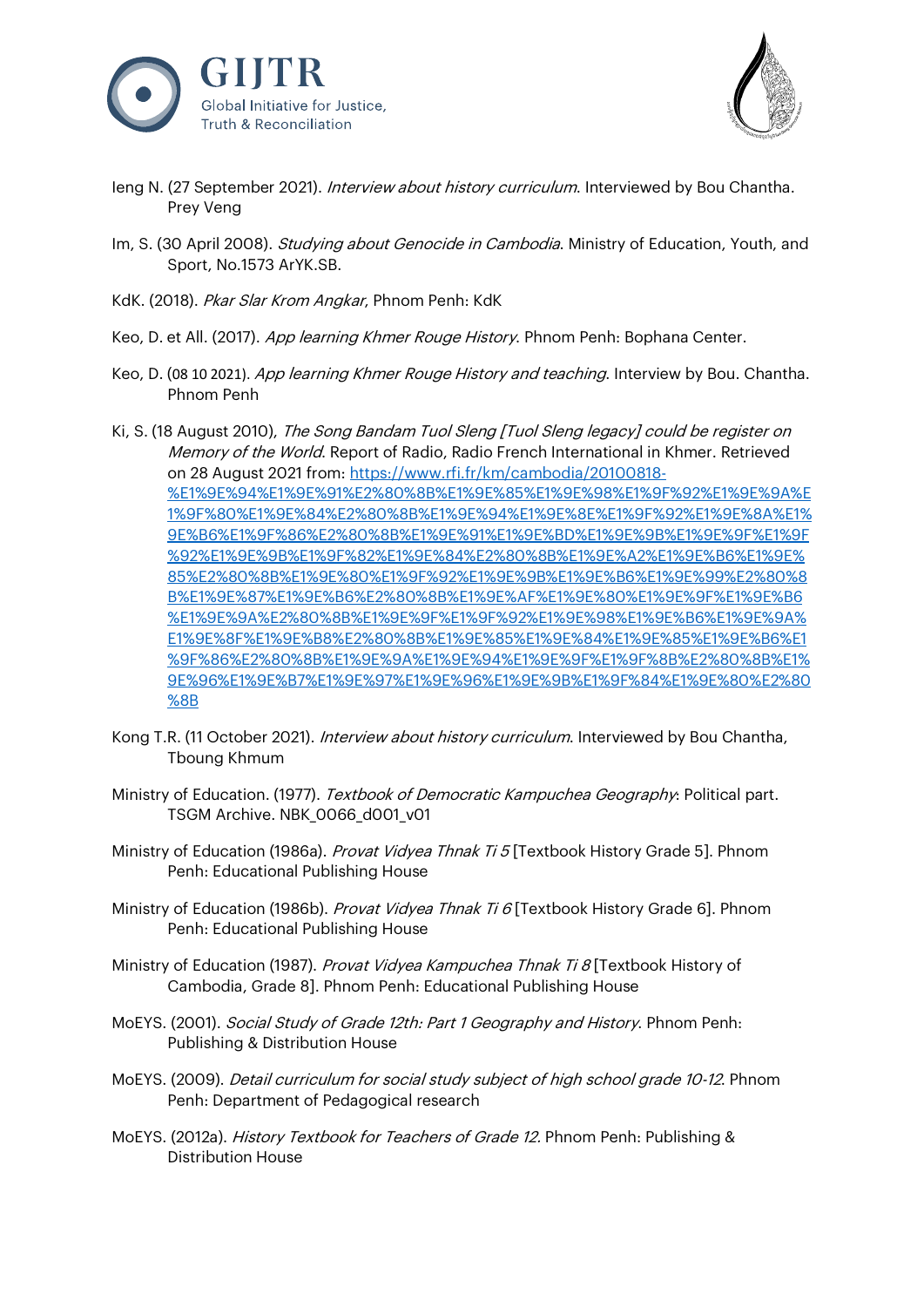



MoEYS. (2012b). History Textbook for Grade 12. Phnom Penh: Publishing & Distribution House

MoEYS. (2017). History Textbook for Grade 12. Phnom Penh: Publishing & Distribution House

- MoEYS. (2020). History Textbook for Grade 12. Phnom Penh: Publishing & Distribution House
- NIS & MoP. (October, 2020). General Population Census of the Kingdom of Cambodia 2019: National Report on Final Census Results. Phnom Penh: NIS & MoP
- Panh, R. (Director). (1996). Bophana: A Cambodian Tragedy [Motion Picture]
- Panh, R. (Director). (2002). S-21, The Khmer Rouge Killing Machine [Motion Picture]
- Panh, R. (Director). (2012). Master of the forges of Hell [Motion Picture]
- People's Revolutionary Tribunal. (August 1979). The case of the genocidal tribunal Pol Pot leng Sary. Ministry of Propaganda, Culture and Information, 1981: Phnom Penh
- Phala, C & Dearing, C. (2014a). Teacher's Guidebook: The Teaching of "A History of Democratic Kampuchea (1975-1979)". Phnom Penh: DC-Cam and MoEYS
- Phala, C & Dearing, C. (2014b). Training of Provincial Trainers Book from the History of Democratic Kampuchea (1975-1979) at the Secondary School: Exercise Book for Students. Phnom Penh: DC-Cam

Pheng, P.-R. (2006a). DK Prison: Updated by November 7, 2006. Phnom Penh: DC-Cam

- Pheng, P.-R. (2006b). Burial: Updated by November 7, 2006. Phnom Penh: DC-Cam
- Song, P. (2021). S-21 Documentation and the early development of Tuol Sleng Genocide Museum Archive in the People's Republic of Kampuchea. Thesis of Master Degree of Royal University of Phnom Penh, Phnom Penh
- Soy, C. (27 September 2021). Interview about history curriculum. Interviewed by Bou Chantha, Kampong Cham
- TSGM. (2015). Annual report of museum (from 21-December-2014 to 17-December-2015). Phnom Penh: TSGM (Internal Report)
- TSGM. (2016). Annual report of museum (from 21-December-2015 to 20-December-2016). Phnom Penh: TSGM (Internal Report)
- TSGM. (2017). Annual report of museum (January-December-2017). Phnom Penh: TSGM (Internal Report)
- TSGM. (2018). Annual report of museum (January-December-2018). Phnom Penh: TSGM (Internal Report)
- TSGM. (2019a). 40 years: Remembering the victims of S-21. Phnom Penh: TSGM
- TSGM. (2019b). Annual report of museum (January-December-2019). Phnom Penh: TSGM (Internal Report)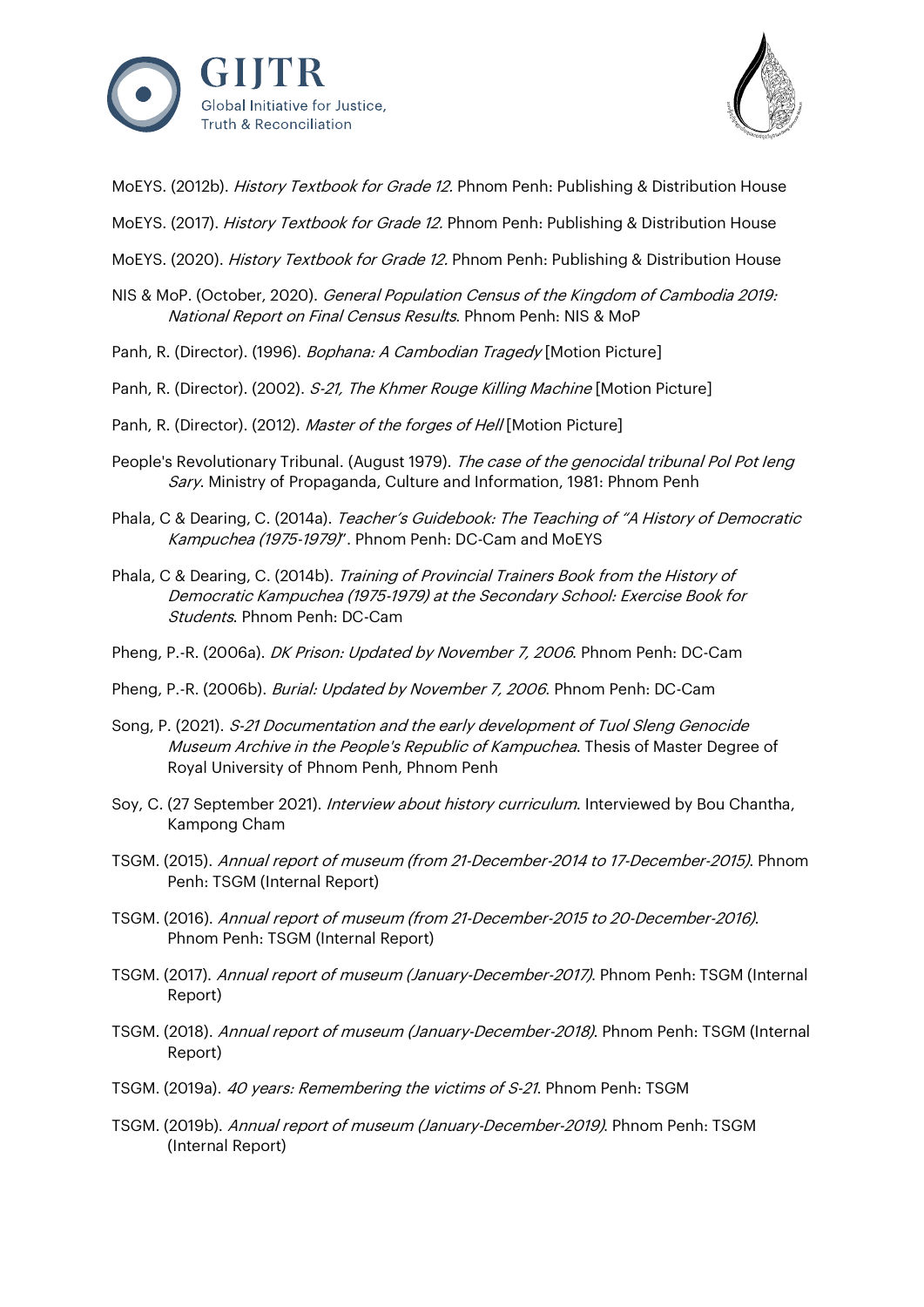



- TSGM. (15 December 2020). Tuol Sleng Genocide Museum strategic plan (2021-2025). Phnom Penh: TSGM
- UPI. (1984). Around the World; Cambodian Day of Hate Marks Pol Pot's Victims. The New York Times, May 21. Accessed March 27, 2018. [https://www.nytimes.com/1984/05/21/world/around-the-world-cambodian-day-of-hate](https://www.nytimes.com/1984/05/21/world/around-the-world-cambodian-day-of-hate-marks-pol-pot-s-victims.html)[marks-pol-pot-s-victims.html.](https://www.nytimes.com/1984/05/21/world/around-the-world-cambodian-day-of-hate-marks-pol-pot-s-victims.html)
- Veasna, R. (09 October 2021). About the Historical Education Project of Democratic Kampuchea. Interviewed by Keo Seyha. Phnom Penh.
- WFP. (No date). *(Concept note of) visit about the historical (site) of Democratic Kampuchea and* the Extraordinary Chambers in the Courts of Cambodia from 03-07 November 2010 in Phnom Penh, Cambodia. Provided by Mr.Morn Sokouen to Mr.Keo Seyha 23rd September 2021.
- YRDP. (2020). Empowering Youth for an Equitable Society Program (EYES). Retrieved October 13, 2021, from Youth Resource Development Program: https://www.yrdp.org/km/eyes/
- Yi I.H. (11 October 2021). Interview about history curriculum. Interviewed by Bou Chantha. Kampot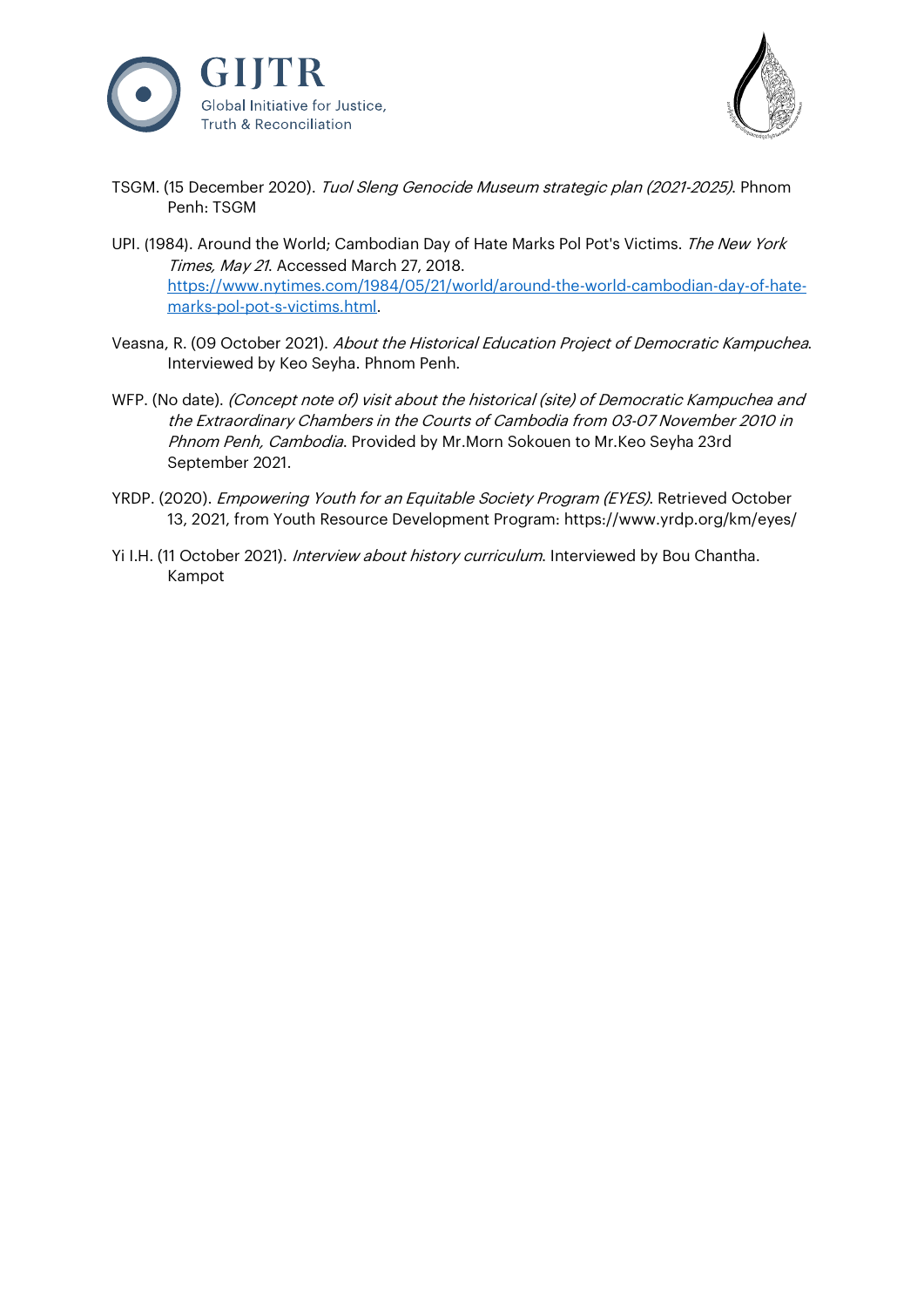



# ACRONYMS

| DC-Cam       | Documentation Center of Cambodia                 |  |
|--------------|--------------------------------------------------|--|
| DK           | Democratic Kampuchea                             |  |
| <b>ECCC</b>  | Extraordinary Chambers in the Courts of Cambodia |  |
| KdK          | Kdei Karuna Organization                         |  |
| KR.          | <b>Khmer Rouge</b>                               |  |
| <b>MoEYS</b> | Ministry of Education Youth and Sport            |  |
| MoP          | Ministry of Planning                             |  |
| <b>NIS</b>   | National Institute of Statistics                 |  |
| <b>PRK</b>   | People's Republic of Kampuchea                   |  |
| $S-21$       | Santebal Number 21 (Security Office 21)          |  |
| <b>PRT</b>   | People's Republic Tribunal                       |  |
| <b>TSGM</b>  | <b>Tuol Sleng Genocide Museum</b>                |  |
| <b>YFP</b>   | <b>Youth for Peace</b>                           |  |
| <b>YRDP</b>  | Youth Resource Development Organization          |  |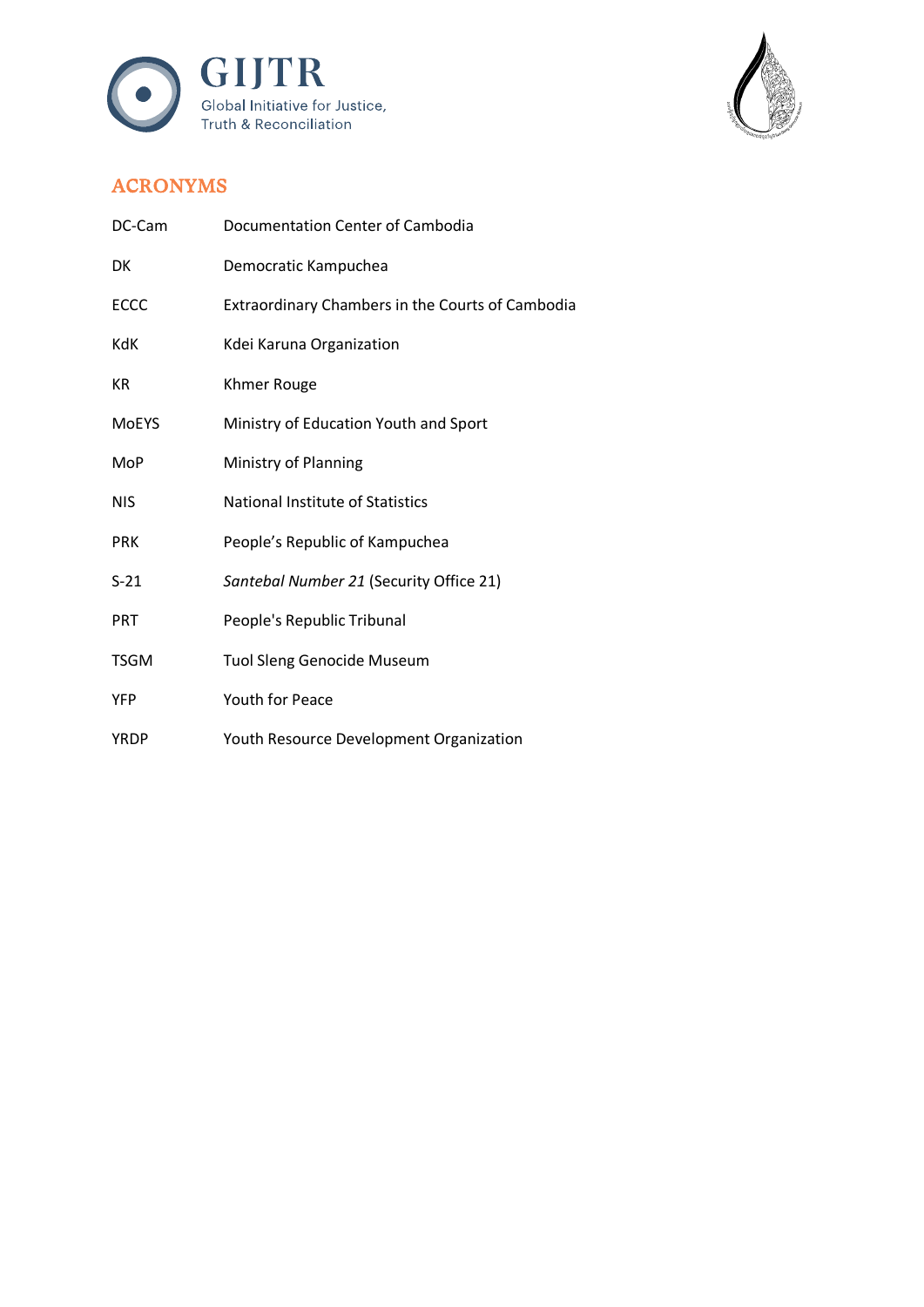



# APPENDIX

List of high schools / schools surveyed

| <b>No</b>      | Name high schools /<br>schools            | Capital<br>City/Province    | Number<br>$\circ$ f<br><b>Students</b> | Data Collection   | <b>Contact Number</b> |
|----------------|-------------------------------------------|-----------------------------|----------------------------------------|-------------------|-----------------------|
| 1              | Prah Norodom High<br>School               | Prey Veng                   | 18                                     | <b>Tren Vanny</b> | 098 446 440           |
| $\overline{2}$ | Hun Sen Prek Sandek<br>High School        | Prey Veng                   | 97                                     | Eng Phirun        | 031 222 39 39         |
| 3              | Hun Sen Peam Ror High<br>School           | Prey Veng                   | 12                                     | leng Nary         | 069 584 460           |
| $\overline{4}$ | Bun Rany Hun Sen Prey<br>Porn High School | Prey Veng                   | 22                                     | Sorn Sokha        | 069 470 287           |
| 5              | Chher Tom High School                     | Pur Sat                     | 51                                     | Chhorm Puthy      | 017 449 887           |
| 6              | Hun Sen Kang Taneng<br>High School        | Kampong Cham                | 16                                     | Soy Chamreuon     | 069 910 789           |
| $\overline{7}$ | Hun Sen Khnar High<br>School              | Tboung Khmum                | 30                                     | Hong Srey Rath    | 096 537 23 23         |
| 8              | Bun Rany Hun Sen<br>Chantrea High School  | Svay Reing                  | 38                                     | Kheiv Mea         | 096 255 10 95         |
| 9              | Prah Norodom Ranrith<br>High School       | Kam pot                     | 91                                     | Chan Likha        | 010 739 717           |
| 10             | PSE - Pour un Sourire<br>d'Enfant         | Phnom Penh                  | 24                                     | Sok Kimsey        | 077 77 29 18          |
| Total          | 10 high schools /<br>schools              | 07 Capital<br>City/Province | 399<br><b>Students</b>                 |                   |                       |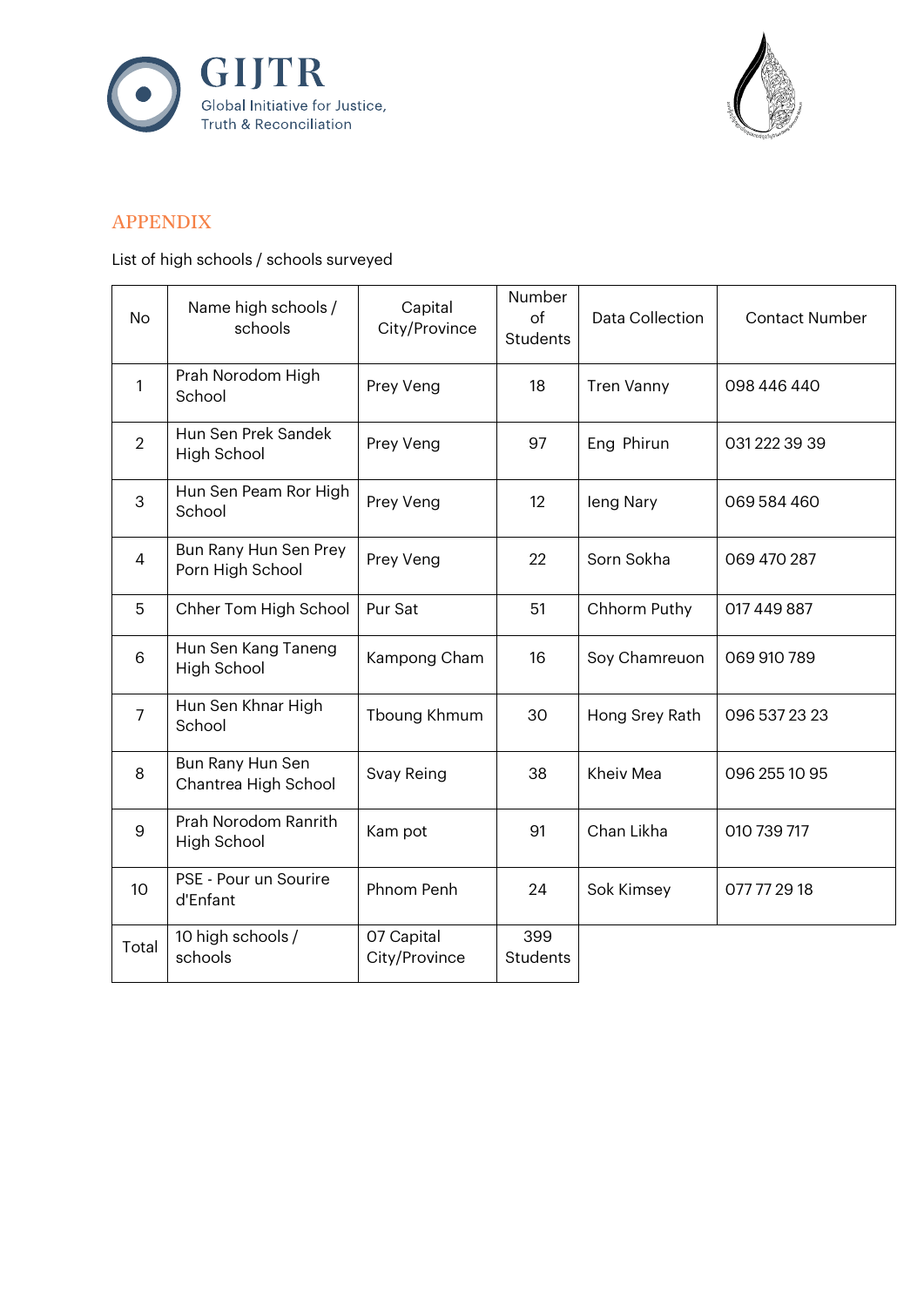



#### List of Teachers

| No             | Name              | Gender | High School                               | Age | <b>Contact Number</b> |
|----------------|-------------------|--------|-------------------------------------------|-----|-----------------------|
| 1              | leng Nary         | Fimale | Hun Sen Peam Ror High<br>School           | 27  | 069 584 460           |
| 2              | Eng Phirun        | Male   | Hun Sen Prek Sandek High<br>School        | 26  | 031 222 39 39         |
| 3              | Chan Likha        | Fimale | Prah Norodom Ranrith High<br>School       | 28  | 010 739 717           |
| 4              | Chhorm Puthy      | Male   | Chher Tom High School                     | 36  | 017 449 887           |
| 5              | Sorn Sokha        | Male   | Bun Rany Hun Sen Prey Porn<br>High School | 32  | 069 470 287           |
| 6              | Soy Chamreuon     | Male   | Hun Sen Kang Taneng High<br>School        | 28  | 069 910 789           |
| $\overline{7}$ | Kheiv Mea         | Male   | Bun Rany Hun Sen Chantrea<br>High School  | 39  | 096 255 10 95         |
| 8              | Hong Srey Rath    | Fimale | Hun Sen Khnar High School                 | 23  | 096 537 23 23         |
| 9              | <b>Tren Vanny</b> | Male   | Prah Norodom High School                  | 31  | ០៩៨ ៤៤ ៦៤ ៤០          |
|                |                   |        |                                           |     |                       |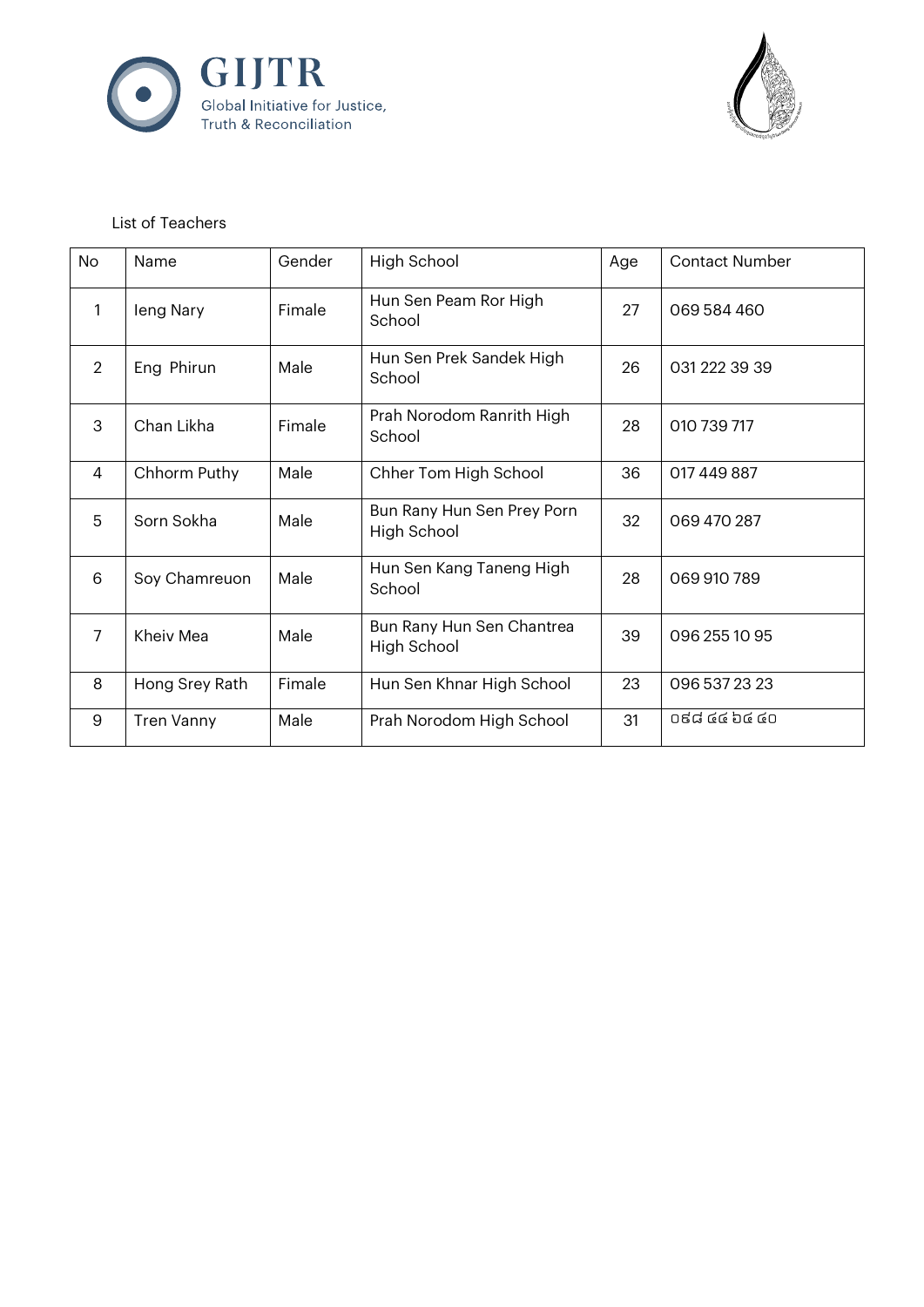



| I. Understanding the history of Democratic Kampuchea or the Khmer Rouge era                             |
|---------------------------------------------------------------------------------------------------------|
| 1. Have you ever studied the Khmer Rouge era?                                                           |
| $\Box$ b. No<br>$\square$ a. Yes                                                                        |
| 2. Who was first named Khmer Rouge?                                                                     |
| $\square$ a. Lon Nol                                                                                    |
| $\Box$ b. Samdech Sihanouk                                                                              |
| □ c. Samdech Hun Sen                                                                                    |
| $\Box$ d. Other                                                                                         |
| 3. From which year did the Khmer Rouge come to power? (There is only one correct answer)                |
| $\Box$ a. 1970 - 1974<br>□ b. 1973-1975 □ c. 1975 - 1979                                                |
| 4. Who was the supreme leader in the era of Democratic Kampuchea? (There is only one correct<br>answer) |
| $\square$ a. Nuon Chea<br>$\Box$ b. Pol Pot $\Box$ c. Khieu Samphan $\Box$ d. Kaing Guek Eav            |
| 5. How did the Khmer Rouge come to power? (There is only one correct answer)                            |
| $\Box$ a. Support from the Communist Party of Vietnam                                                   |
| $\Box$ b. US bombing                                                                                    |
| $\Box$ c. Military failures and corruption during the Khmer Republic                                    |
| $\Box$ d. The above three answers                                                                       |
| 6. What were the reasons of the collapse of the Khmer Rouge era? (There is only one correct<br>answer)  |
| $\Box$ a. weak of the population                                                                        |
| $\square$ b. Purification                                                                               |
| $\Box$ c. War with Vietnam                                                                              |
| $\Box$ d. All three answers                                                                             |
| 7. What did the Khmer Rouge era impact the current society?                                             |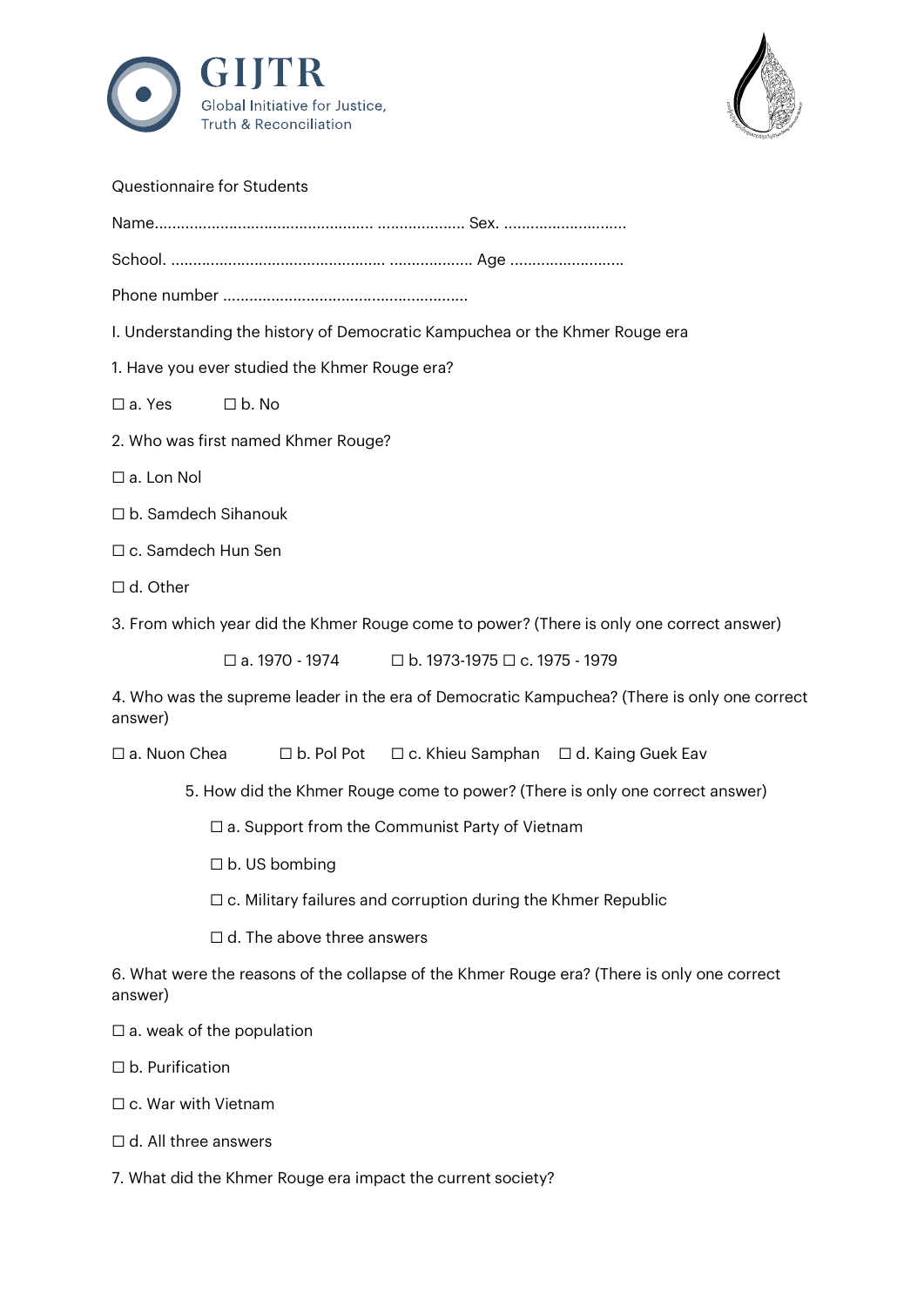



8. Is the study of Khmer Rouge history important? Why?

……………………………………………………………………………………………………………………………. …………………………………………………………………………………………………………………………… ………………………………………………………………………………………………………………………….

- II. Understanding "History of S-21"
- 9. Have you ever visited Tuol Sleng Museum?
- ☐ a. Yes ☐ b. Never
- 10. What is S-21?
- ☐ a. School
- ☐ b. Detention Center, interrogation, torture and murder
- ☐ c. Khmer Rouge Army Accommodation
	- 11. What does the word S-21 mean? (There is only one correct answer)
- □ a. "S" means to kill
	- ☐ b. "S" is an acronym for security and 21 is a password.
	- ☐ c. "S" means school
	- 12. Who is the director of S-21? (There is only one correct answer)
		- ☐ a. Son Sen ☐b. Kaing Guek Eav (Duch) ☐ c. Ieng Sary

- 13. What is the operation of S-21 from year to year?
	- ☐ a. 1974-1976 ☐ b. 1975-1979 c. 1976-1979
	- 14. Where is S-21 located?
- ☐ a. Sisowath High School ☐ b. Toul Svay Prey High School ☐ c. Preah Yukanthor High School
	- 15. What kind of victims were arrested and detained at S-21?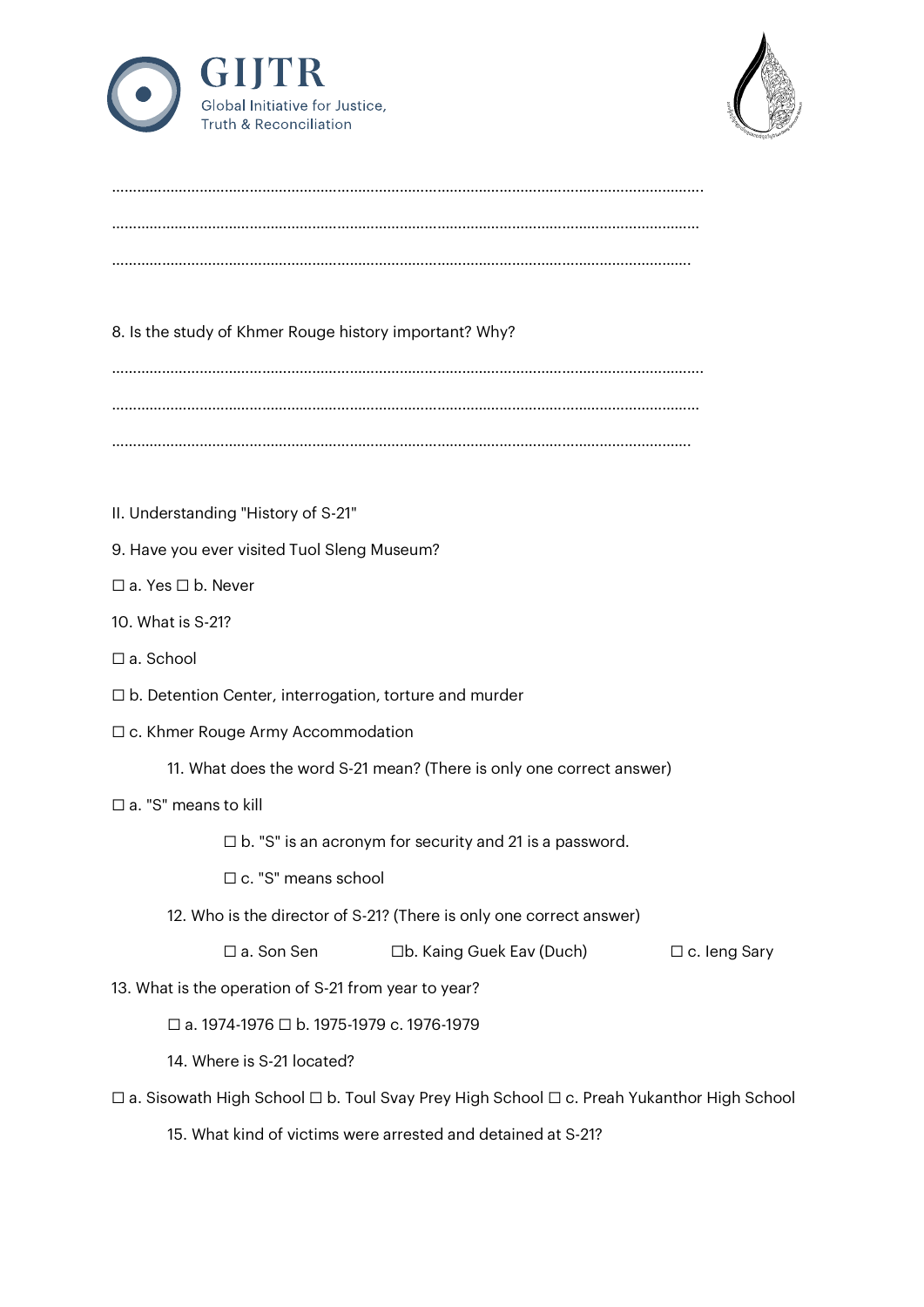



| 16. Please describe the sequence of the detainees at S-21.                                 |                    |                                                                                                |  |  |
|--------------------------------------------------------------------------------------------|--------------------|------------------------------------------------------------------------------------------------|--|--|
| $\Box$ Photography                                                                         |                    |                                                                                                |  |  |
| $\Box$ Killing                                                                             |                    |                                                                                                |  |  |
| $\Box$ Interrogation                                                                       |                    |                                                                                                |  |  |
| $\Box$ Arrest                                                                              |                    |                                                                                                |  |  |
| 17. What is the current location of S-21?                                                  |                    |                                                                                                |  |  |
| $\Box$ a. National Museum $\Box$ b. Tuol Sleng Museum $\Box$ c. Choeung Ek Genocide Center |                    |                                                                                                |  |  |
| answer)                                                                                    |                    | 18. In what month and year did S-21 become a museum? (There is only one correct                |  |  |
| $\square$ a. August 1979                                                                   |                    | $\Box$ b. September 1979 $\Box$ c. October 1979                                                |  |  |
| correct answer)                                                                            |                    | 19. After the fall of Democratic Kampuchea, how many victims survived S-21? (There is only one |  |  |
| $\square$ a. 7 people                                                                      | $\Box$ b. 4 people | $\Box$ c. 12 people $\Box$ d. 10 people                                                        |  |  |
|                                                                                            |                    | 20. What does understanding the history of S-21 mean for humanity?                             |  |  |
|                                                                                            |                    |                                                                                                |  |  |
|                                                                                            |                    | 21. In which case did the Khmer Rouge tribunal convict Duch?                                   |  |  |
| $\Box$ a. 001                                                                              | $\Box$ b. 002/01   | $\Box$ c. 002/02                                                                               |  |  |

Questionnaire for teachers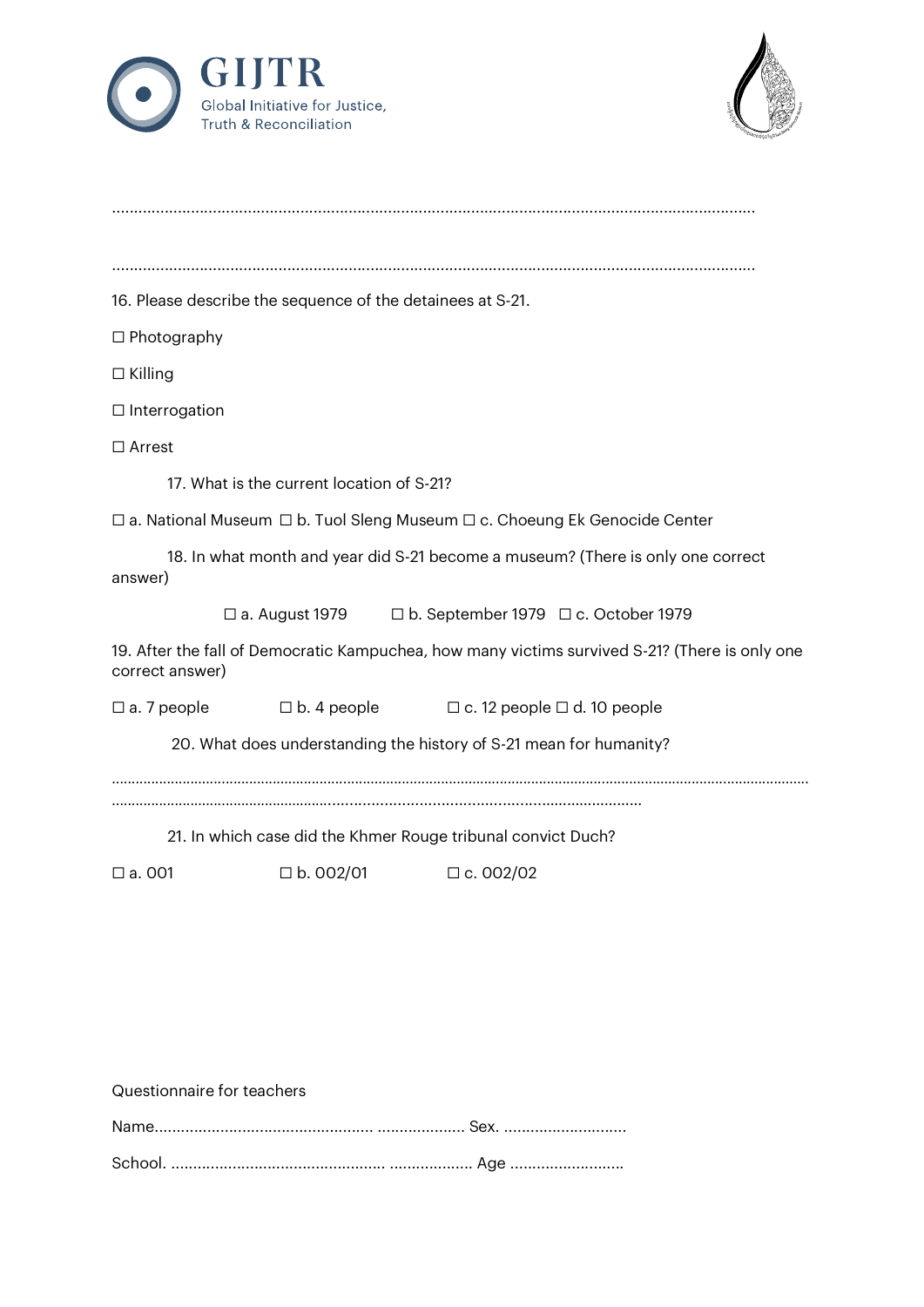



| 1. Have you ever visited Tuol Sleng Genocide Museum?                                     |
|------------------------------------------------------------------------------------------|
| $\Box$ A. Yes $\Box$ B. Never                                                            |
| 2. What did you teach the history of S-21 to students?                                   |
|                                                                                          |
|                                                                                          |
| 3. Is the history of S-21 enough in Khmer Rouge history curriculum? Why?                 |
|                                                                                          |
| 4. What is necessary to bring students to explore the historical site of S-21?           |
|                                                                                          |
| 5. How important is the history of S-21 for 12th grade students?                         |
|                                                                                          |
| 6. What kind of education program do you provide for the history of S-21?                |
| A. At the national level or in education, what kind of program should be organized?      |
|                                                                                          |
| B. Institutional level or non-formal education What kind of program should be organized? |
|                                                                                          |